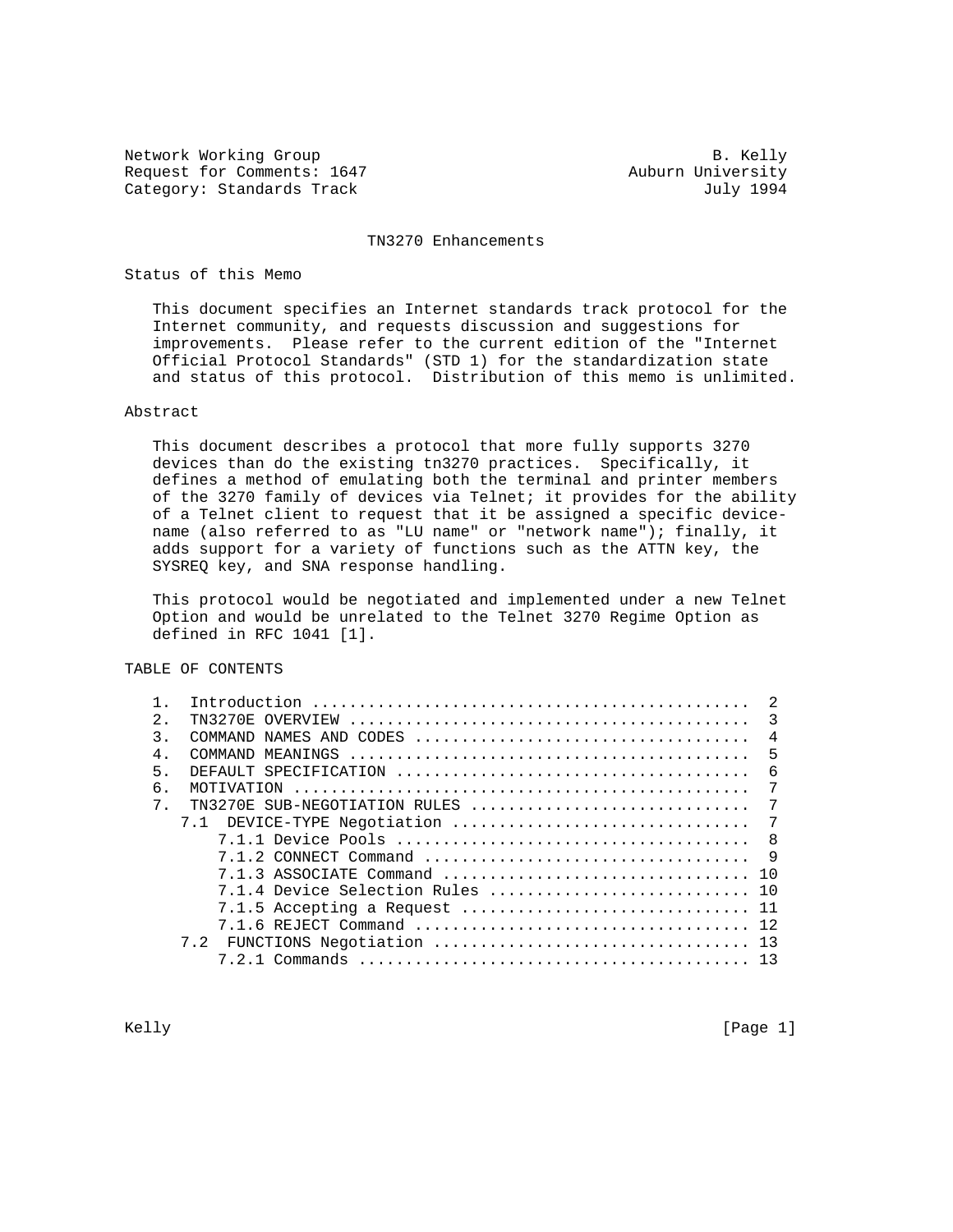| RFC 1647 |
|----------|
|----------|

| 7.2.2 List of TN3270E Functions  14               |  |
|---------------------------------------------------|--|
| 8.                                                |  |
| 8.1 The TN3270E Message Header  16                |  |
|                                                   |  |
| 8.1.2 REQUEST-FLAG Field  17                      |  |
| 8.1.3 RESPONSE-FLAG Field  17                     |  |
|                                                   |  |
|                                                   |  |
| 9 1                                               |  |
| 10. DETAILS OF PROCESSING TN3270E FUNCTIONS  20   |  |
| 10.1 The SCS-CTL-CODES Function  20               |  |
|                                                   |  |
|                                                   |  |
| 10.4 The RESPONSES Function  22                   |  |
|                                                   |  |
|                                                   |  |
|                                                   |  |
| 10.5.2 TN3270E Implementation of SYSREQ  27       |  |
|                                                   |  |
| 12.                                               |  |
|                                                   |  |
|                                                   |  |
| 13.2 Negotiation of the TN3270E Telnet Option  30 |  |
|                                                   |  |
|                                                   |  |
|                                                   |  |
|                                                   |  |
|                                                   |  |
|                                                   |  |
|                                                   |  |

# 1. Introduction

 Currently, support for 3270 terminal emulation over Telnet is accomplished by the de facto standard of negotiating three separate Telnet Options - Terminal-Type [2], Binary Transmission [3], and End of Record [4]. Note that there is no RFC that specifies this negotiation as a standard. RFC 1041 attempted to standardize the method of negotiating 3270 terminal support by defining the 3270 Regime Telnet Option. Very few developers and vendors ever implemented RFC 1041.

 This document will refer to the existing practice of negotiating these three Telnet Options before exchanging the 3270 data stream as "traditional tn3270".

 NOTE: Except where otherwise stated, this document does not distinguish between Telnet servers that represent SNA devices and those that represent non-SNA 3270 devices.

Kelly [Page 2]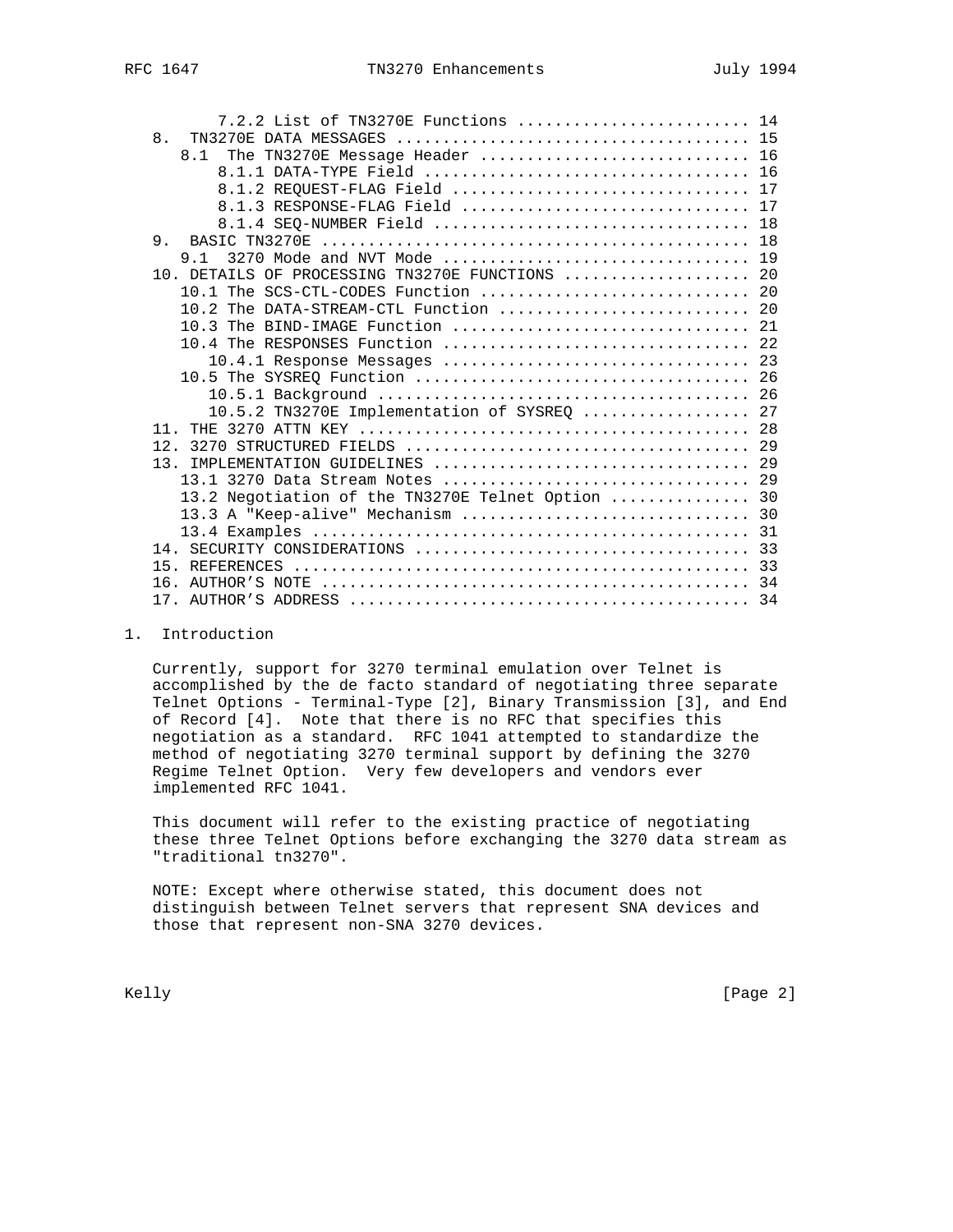All references in this document to the 3270 data stream, 3270 data stream commands, orders, structured fields and the like rely on [5]. References to SNA Request and Response Units rely on [6]. References to SNA versus non-SNA operation rely on [7].

 There are several shortcomings in traditional tn3270; among them are the following:

- It provides no capability for Telnet clients to emulate the 328x class of printers.
- There is no mechanism by which a Telnet client can request that a connection be associated with a given 3270 device-name. This can be of importance when a terminal session is being established, since many host applications behave differently depending on the network name of the terminal. In the case of printer emulation, this capability is an absolute necessity because a large number of host applications have some method of pre-defining printer destinations.
- The 3270 ATTN and SYSREQ keys are not universally supported.
- There is no support for the SNA positive/negative response process. This is particularly important if printer emulation is to function properly, but is also useful for some terminal applications. A positive response is used to indicate that the previously received data has been successfully processed. A negative response indicates some sort of error has occurred while processing the previously received data; this could be caused by the host application building a 3270 data stream that contains an invalid command, or by a mechanical error at the client side, among other things.
- There is no mechanism by which the client can access the SNA Bind information. The Bind image contains a detailed description of the session between the Telnet server and the host application.
- There is no mechanism by which the server can determine whether a client supports 3270 structured fields, or a client can request that it receive them.

# 2. TN3270E Overview

 In order to address these issues, this document proposes a new Telnet Option - TN3270E. Telnet clients and servers would be free to negotiate support of the TN3270E option or not. If either side does not support TN3270E, traditional tn3270 can be used; otherwise, a

Kelly [Page 3]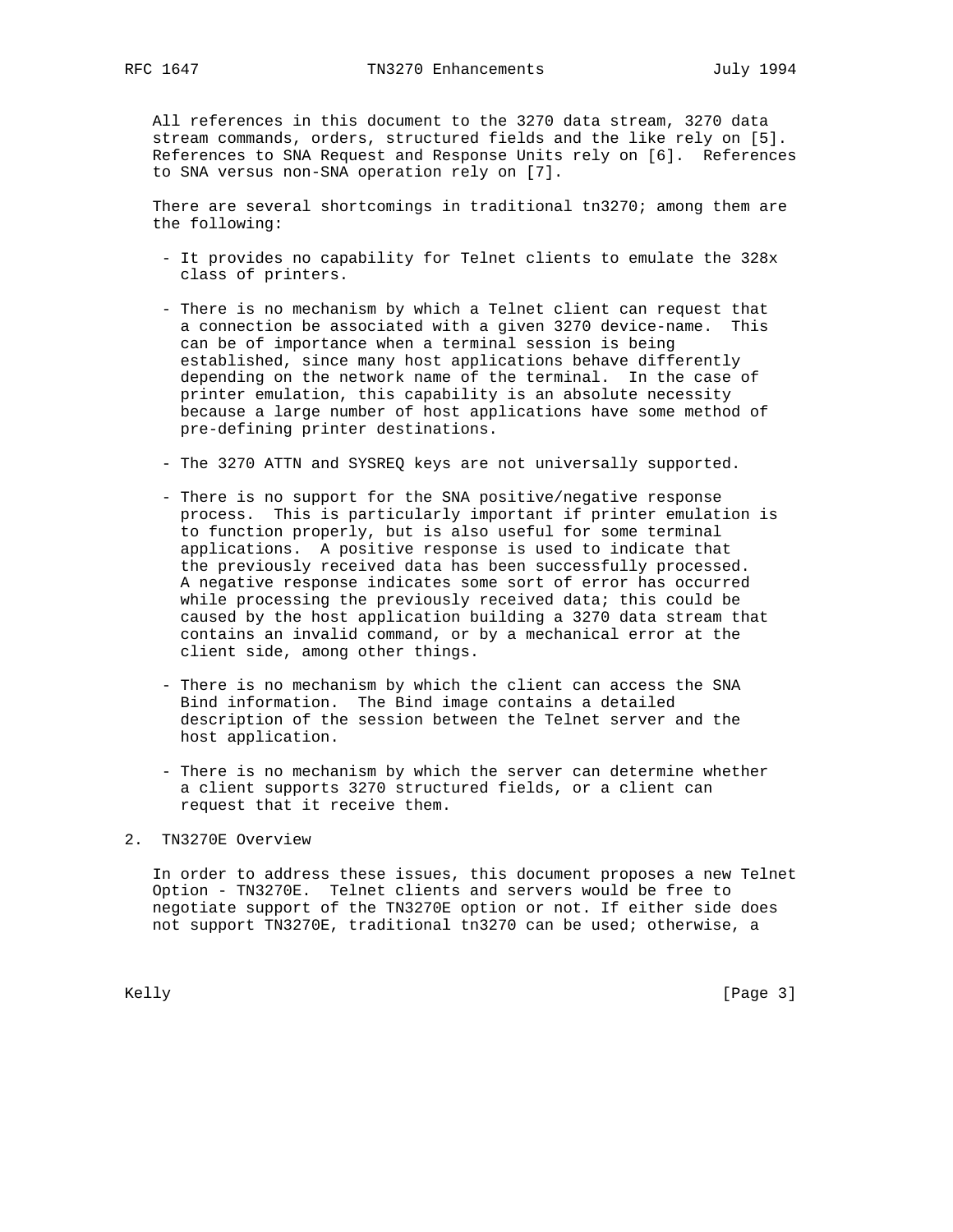sub-negotiation will occur to determine what subset of TN3270E will be used on the session. It is anticipated that a client or server capable of both types of 3270 emulation would attempt to negotiate TN3270E first, and only negotiate traditional tn3270 if the other side refuses TN3270E.

 Once a client and server have agreed to use TN3270E, negotiation of the TN3270E suboptions can begin. The two major elements of TN3270E sub-negotiation are:

- a device-type negotiation that is similar to, but somewhat more complicated than, the existing Telnet Terminal-Type Option.
- the negotiation of a set of supported 3270 functions, such as printer data stream type (3270 data stream or SNA Character Stream), positive/negative response exchanges, device status information, and the passing of BIND information from server to client.

 Successful negotiation of these two suboptions signals the beginning of 3270 data stream transmission. In order to support several of the new functions in TN3270E, each data message must be prefixed by a header. This header will contain flags and indicators that convey such things as positive and negative responses and what type of data follows the header (for example, 3270 data stream, SNA Character Stream, or device status information).

3. Command Names and Codes

| TN3270E         | 40  |
|-----------------|-----|
| ASSOCIATE       | იი  |
| CONNECT         | 01  |
| DEVICE-TYPE     | 02  |
| FUNCTIONS       | 03  |
| ΙS              | 04  |
| REASON          | 05  |
| REJECT          | 06  |
| REQUEST         | 07  |
| SEND            | 08  |
| Reason-codes    |     |
| CONN-PARTNER    | იი  |
| DEVICE-IN-USE   | 01  |
| INV-ASSOCIATE   | 02  |
| INV-DEVICE-NAME | 03  |
| INV-DEVICE-TYPE | 04  |
| TYPE-NAME-ERROR | 05  |
| UNKNOWN-ERROR   | ი 6 |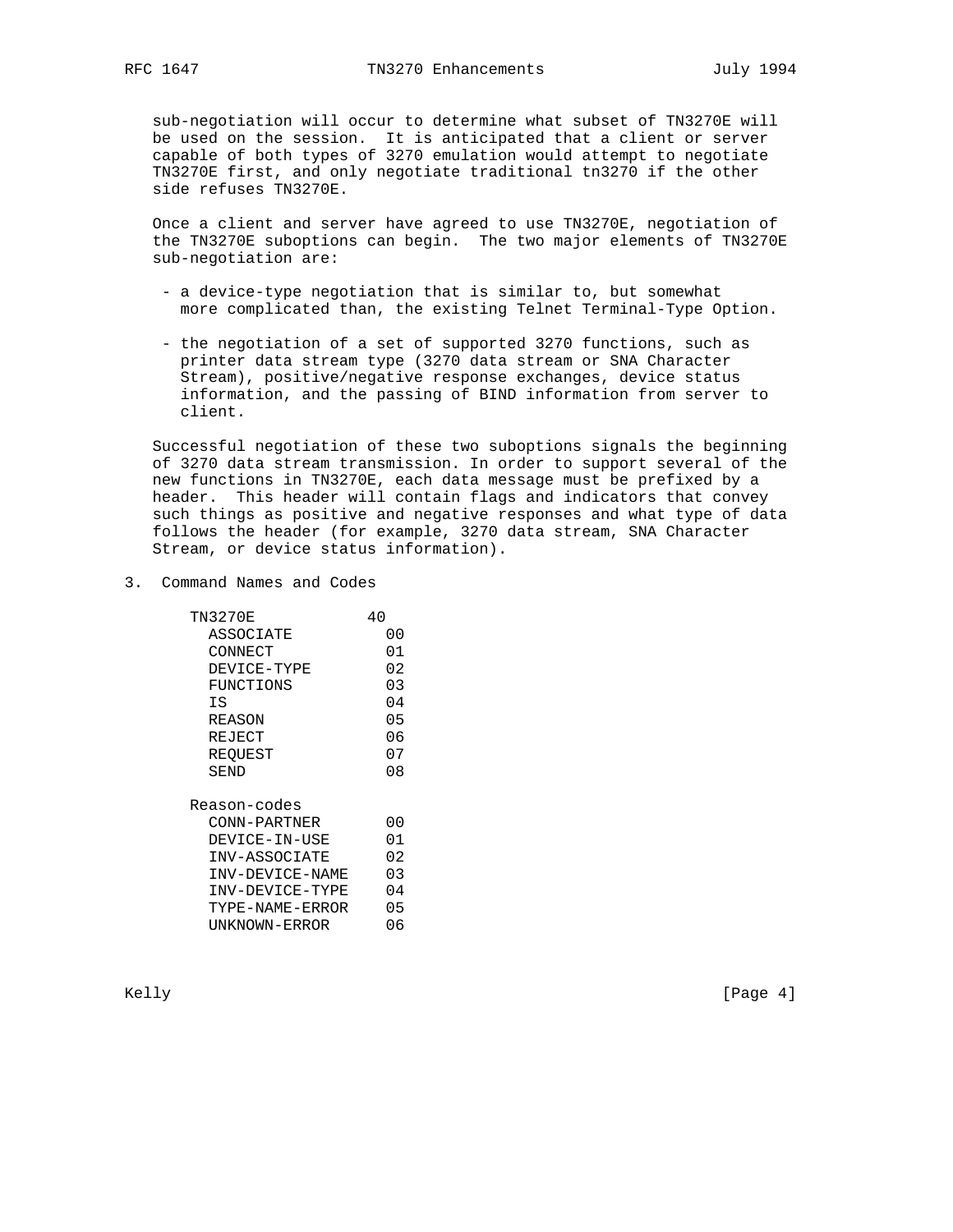UNSUPPORTED-REQ 07

4. Command Meanings

IAC WILL TN3270E

 The sender of this command is willing to send TN3270E information in subsequent sub-negotiations.

IAC WON'T TN3270E

The sender of this command refuses to send TN3270E information.

IAC DO TN3270E

 The sender of this command is willing to receive TN3270E information in subsequent sub-negotiations.

IAC DON'T TN3270E

 The sender of this command refuses to receive TN3270E information.

 Note that while they are not explicitly negotiated, the equivalent of the Telnet Binary Transmission Option [3] and the Telnet End of Record Option [4] is implied in the negotiation of the TN3270E Option. That is, a party to the negotiation that agrees to support TN3270E is automatically required to support bi-directional binary and EOR transmissions.

IAC SB TN3270E SEND DEVICE-TYPE IAC SE

 Only the server may send this command. This command is used to request that the client transmit a device-type and, optionally, device-name information.

 IAC SB TN3270E DEVICE-TYPE REQUEST <device-type> [CONNECT | ASSOCIATE <device-name>] IAC SE

 Only the client may send this command. It is used in response to the server's SEND DEVICE-TYPE command, as well as to suggest

Kelly [Page 5]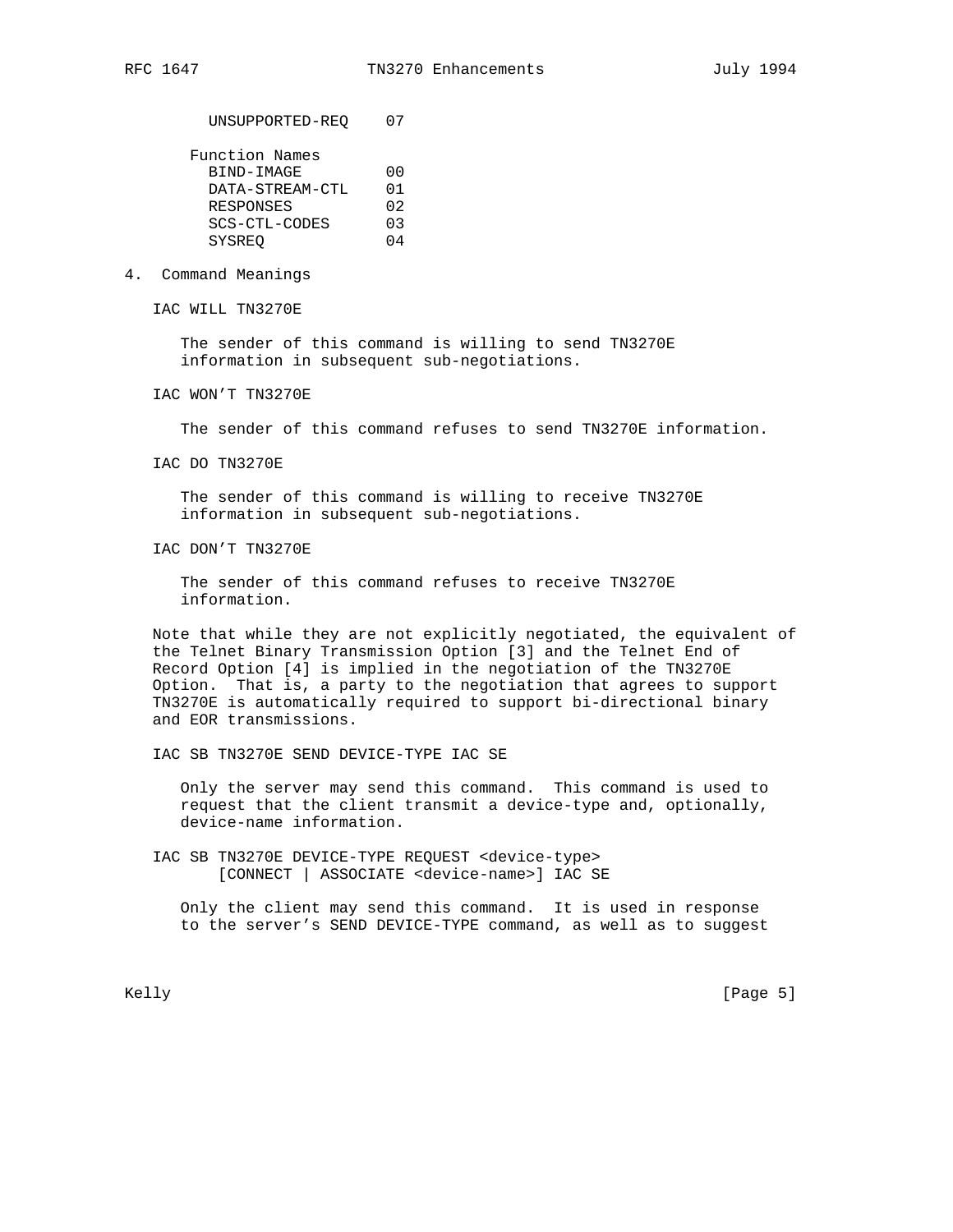another device-type after the server has sent a DEVICE-TYPE REJECT command (see below). This command requests emulation of a specific 3270 device type and model. The REQUEST command may optionally include either the CONNECT or the ASSOCIATE command (but not both). If present, CONNECT and ASSOCIATE must both be followed by <device-name>. (See the section entitled "DEVICE-TYPE Negotiation" for more detailed information.)

 IAC SB TN3270E DEVICE-TYPE IS <device-type> CONNECT <device-name> IAC SE

 Only the server may send this command. This command is used to accept a client's DEVICE-TYPE REQUEST command and to return the server-defined device-name.

IAC SB TN3270E DEVICE-TYPE REJECT REASON <reason-code> IAC SE

 Only the server may send this command. This command is used to reject a client's DEVICE-TYPE REQUEST command.

IAC SB TN3270E FUNCTIONS REQUEST <function-list> IAC SE

 Either side may send this command. This command is used to suggest a set of 3270 functions that will be supported on this session. It is also sent as an implicit rejection of a previous FUNCTIONS REQUEST command sent by the other side (see the section entitled "FUNCTIONS Negotiation" for more information). Note that when used to reject a FUNCTIONS REQUEST command, the function-list must not be identical to that received in the previous REQUEST command.

IAC SB TN3270E FUNCTIONS IS <function-list> IAC SE

 Either side may send this command. This command is sent as a response to a FUNCTIONS REQUEST command and implies acceptance of the set of functions sent to it in the REQUEST command. Note that the list of functions in the FUNCTIONS IS command must match the list that was received in the previous FUNCTIONS REQUEST command.

5. Default Specification

WON'T TN3270E

DON'T TN3270E

i.e., TN3270E will not be used.

Kelly [Page 6] [Page 6] [Page 6] [Page 6] [Page 6] [Page 6] [Page 6] [Page 6] [Page 6] [Page 6] [Page 6] [Page 6] [Page 6] [Page 6] [Page 6] [Page 6] [Page 6] [Page 6] [Page 6] [Page 6] [Page 6] [Page 6] [Page 6] [Page 6]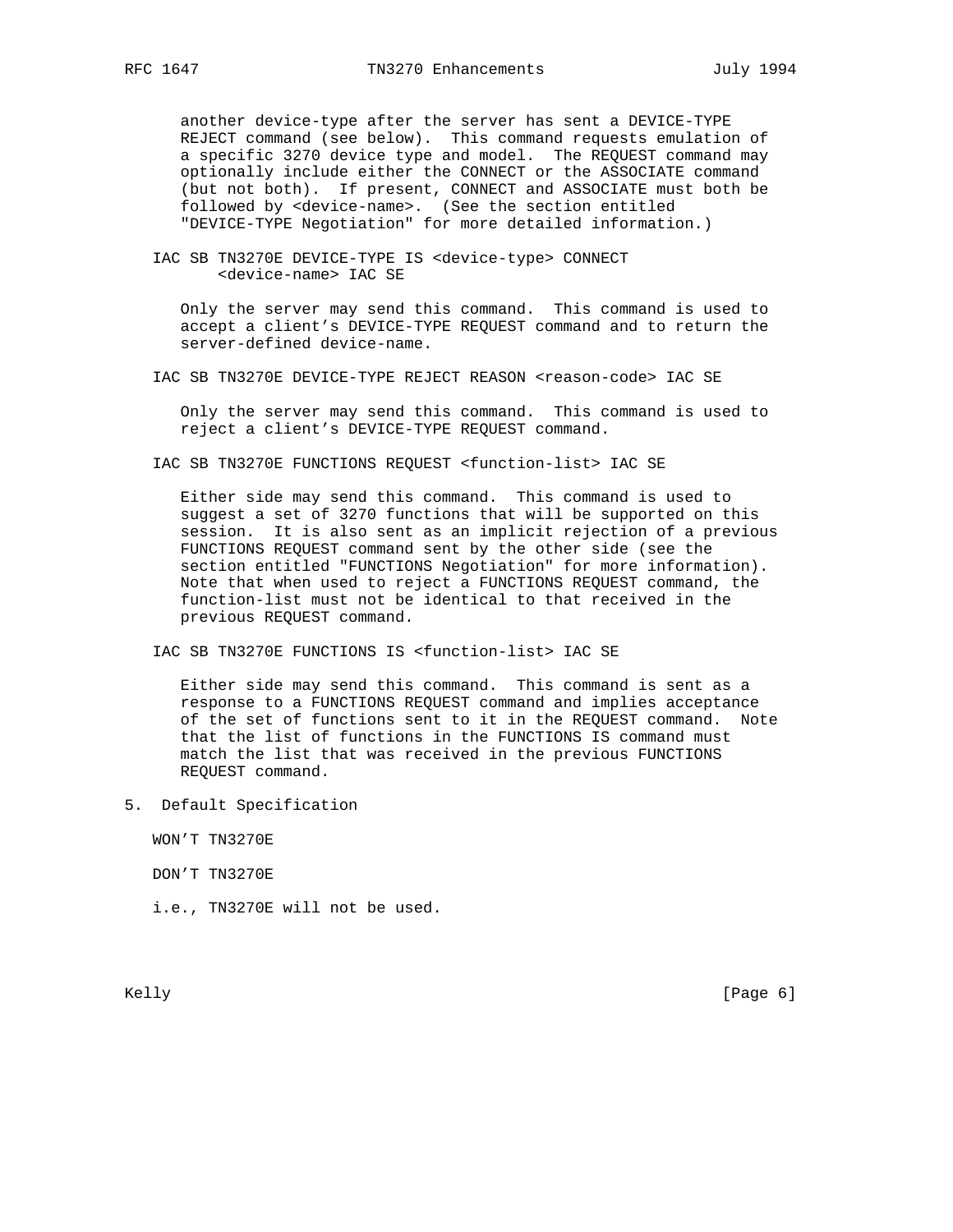6. Motivation

See the section entitled "Introduction".

7. TN3270E Sub-negotiation Rules

 All TN3270E commands and parameters are NVT ASCII strings in which upper and lower case are considered equivalent.

 Once it has been agreed that TN3270E will be supported, the first sub-negotiation must concern the DEVICE-TYPE (and possibly DEVICE- NAME) information. Only after that has been successfully negotiated can the client and server exchange FUNCTIONS information. Only after both DEVICE-TYPE and FUNCTIONS have been successfully negotiated can 3270 data stream transmission occur.

7.1 DEVICE-TYPE Negotiation

 Device-type (and device-name) negotiation begins when the server transmits the DEVICE-TYPE SEND command to the client. The client responds with the DEVICE-TYPE REQUEST command, which must include a device-type and may include a device-name request.

Valid device-types are:

|             | terminals: $IBM-3278-2$ IBM-3278-2-E (24 row x 80 col display) |  |  |                               |
|-------------|----------------------------------------------------------------|--|--|-------------------------------|
|             | IBM-3278-3 IBM-3278-3-E (32 row x 80 col display)              |  |  |                               |
|             | $IBM-3278-4$ IBM-3278-4-E $(43$ row x 80 col display)          |  |  |                               |
|             | IBM-3278-5 IBM-3278-5-E (27 row x 132 col display)             |  |  |                               |
| IBM-DYNAMIC |                                                                |  |  | (no pre-defined display size) |

printers: IBM-3287-1

 Note that the use of '3278' and '3287' is NOT intended to exclude any particular device capabilities; they are used here only because they are commonly known designations for a terminal and a printer member of the 3270 family of devices. The intention is to simplify the device-type negotiation (in comparison to traditional tn3270) by minimizing the number of possible device-types, and by breaking the association of a specific piece of IBM hardware with a related set of data stream capabilities. For example, negotiation of device-type IBM-3278-2-E does NOT in and of itself preclude the use of any of the functions associated with a physical 3279 model S2B. A client's ability to support the more advanced functions of the 3270 data stream will be indicated not by negotiation of an IBM device type and model number, but rather by the combination of Read Partition Query and Query Reply.

Kelly [Page 7] [Page 7] [Page 7] [Page 7] [Page 7] [Page 7] [Page 7] [Page 7] [Page 7] [Page 7] [Page 7] [Page 7] [Page 7] [Page 7] [Page 7] [Page 7] [Page 7] [Page 7] [Page 7] [Page 7] [Page 7] [Page 7] [Page 7] [Page 7]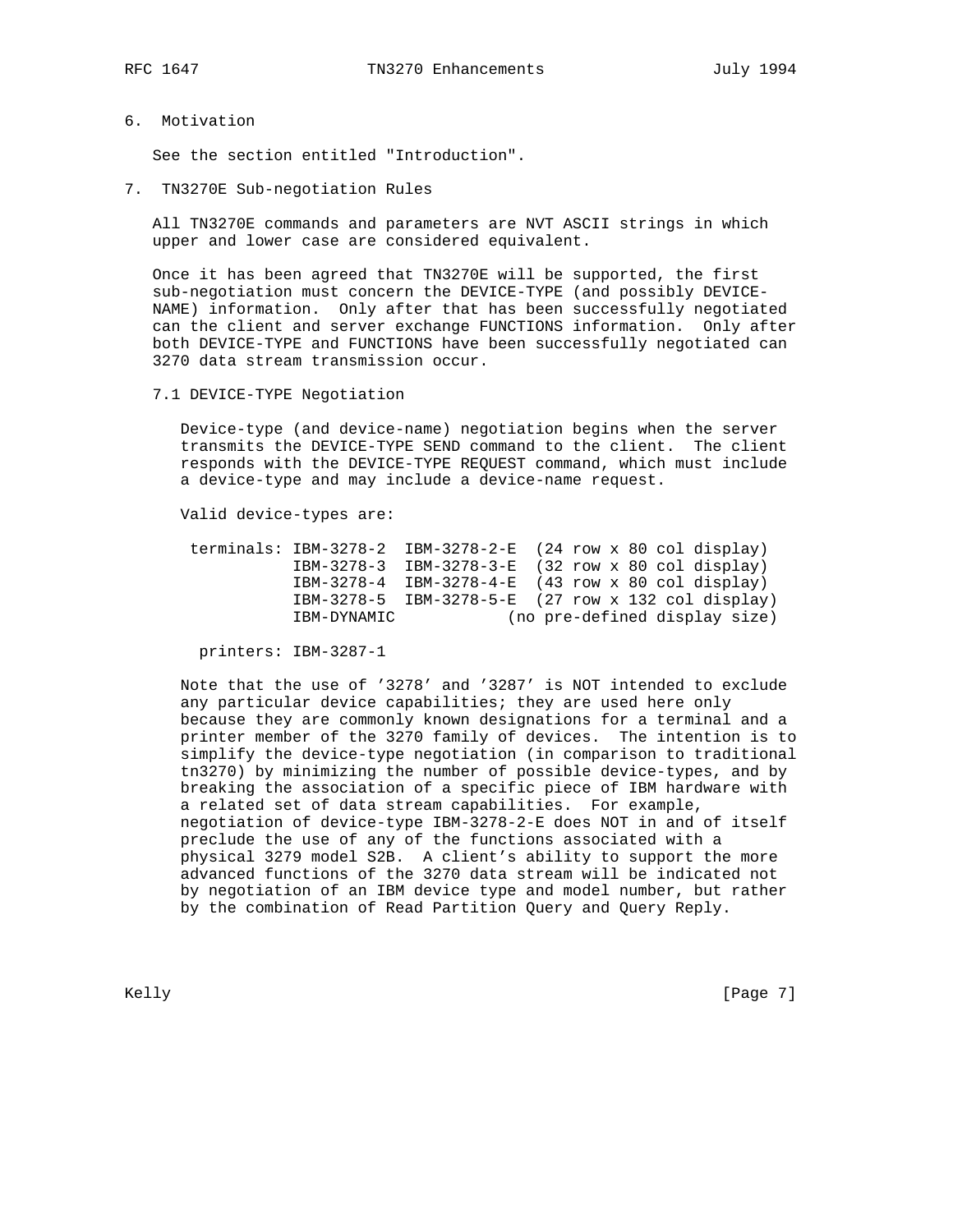All of the terminal device-types support a "primary" display size of 24 rows by 80 columns. The "-3", "-4" and "-5" types each support an "alternate" display size as noted in the above list. The IBM-DYNAMIC device-type implies no pre-defined alternate display size; this value will be passed from the client to host applications as part of the Query Reply structured field, and it can represent any display size the client and the host application can support.

 Terminal device-types with the "-E" suffix should only be negotiated by clients that are willing to support some subset of the 3270 "extended data stream". This usually includes at a minimum support for extended colors and highlighting, but may also include a number of other functions, such as graphics capability, alternate character sets, and partitions.

 Clients that negotiate a terminal device-type with the "-E" suffix or the DYNAMIC type, as well as those that negotiate a printer device-type, must be able to accept and respond to a Read Partition Query command (see the section entitled "3270 Structured Fields"). This allows the client to indicate to host applications which subsets of the 3270 extended data stream the client is willing to support.

 In a VTAM/SNA environment, negotiation of IBM-DYNAMIC as the device-type should result in a Bind in which the Presentation Services Usage screen field (the eleventh byte in the logmode's PSERVIC field) is set to 0x03, indicating that the alternate screen size will be determined by the Query Reply (Usable Area)

### 7.1.1 Device Pools

 An explanation of the CONNECT and ASSOCIATE commands first requires a discussion of the organization of terminal and printer device pools that the server maintains and from which it selects device-names to assign to session requests. (The terms "device-name", "LU name" and "network name" can be considered interchangeable in this document.) Also, for the purposes of this discussion, the term "generic session request" will be used to describe a request for a session by a Telnet client (either traditional or TN3270E) that does not include a request for a specific device-name. The term "specific session request" will be used to describe a request for a session by a TN3270E client that includes a request for a specific device name (either via CONNECT or ASSOCIATE).

 As is the case with traditional tn3270, the TN3270E server must maintain a set of terminal device-names. A generic request for

Kelly [Page 8] [Page 8] [Page 8] [Page 8] [Page 8] [Page 8] [Page 8] [Page 8] [Page 8] [Page 8] [Page 8] [Page 8] [Page 8] [Page 8] [Page 8] [Page 8] [Page 8] [Page 8] [Page 8] [Page 8] [Page 8] [Page 8] [Page 8] [Page 8]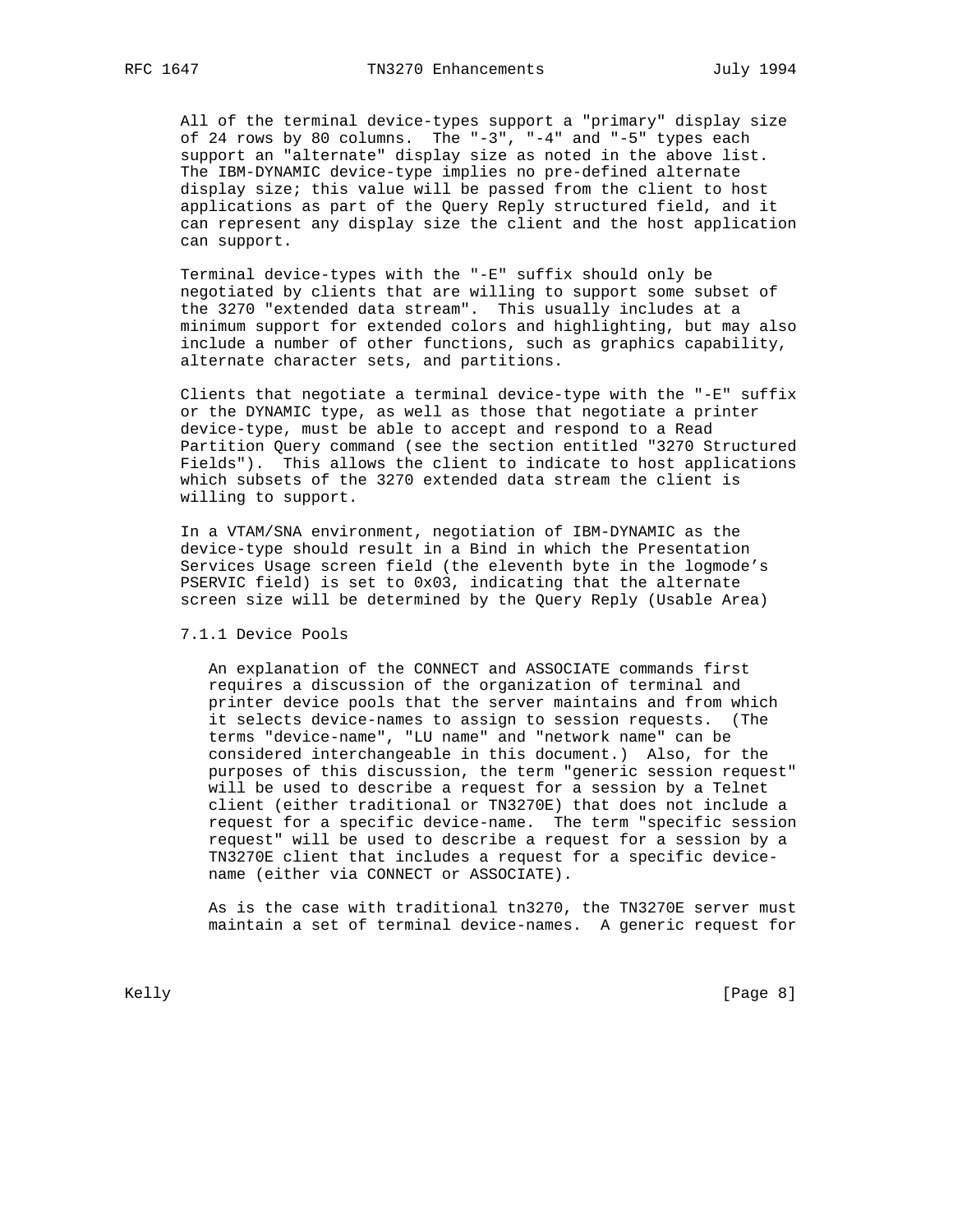a terminal session would result in the server selecting any available device-name from this pool. The server, however, may also maintain a separate pool of terminal device-names which can only be used to satisfy specific terminal session requests. This is to ensure that a terminal device that has some significance to host applications (and is therefore likely to be the target of a specific session request) is not "accidentally" assigned to a generic request and winds up associated with a client that has no use for it. Note that the reverse situation is allowed. That is, a specific terminal session request could ask for a device-name that happens to be in the "generic terminal pool".

 For each terminal device (in both the "generic" and the "specific" pools), the TN3270E server could also have defined a "partner" or "paired" printer device. There should be a unique, one-to-one mapping between a terminal and its associated printer. The reasoning behind such a configuration is to allow for those host applications that produce printed output bound for a printer whose device-name is determined by the device-name of the terminal that initiated the print request. These printer devices can only be assigned to specific printer session requests that use the ASSOCIATE command (see below).

 In addition, the TN3270E server may also maintain a pool of printer device-names that are not associated with any terminal. These printer devices can only be assigned to specific printer session requests that use the CONNECT command (see below). This allows for those host applications that generate printed output bound for a printer whose device-name is determined by something other than the device-name of the terminal that initiated the print request (for example, when the userid of the person signed on to a terminal determines the print destination).

 Finally, it is possible that a pool of printer device-names could be maintained and used only to satisfy generic requests for printers.

## 7.1.2 CONNECT Command

 CONNECT is used by the client to request that the server assign a specific device-name to this Telnet session; it may be used when requesting either a terminal or a printer session. The specified device-name must not conflict with the device-type; e.g., if the client requests DEVICE-TYPE IBM-3287-1 (a printer) and specifies CONNECT T1000001, but T1000001 is defined at the

Kelly [Page 9] [Page 9]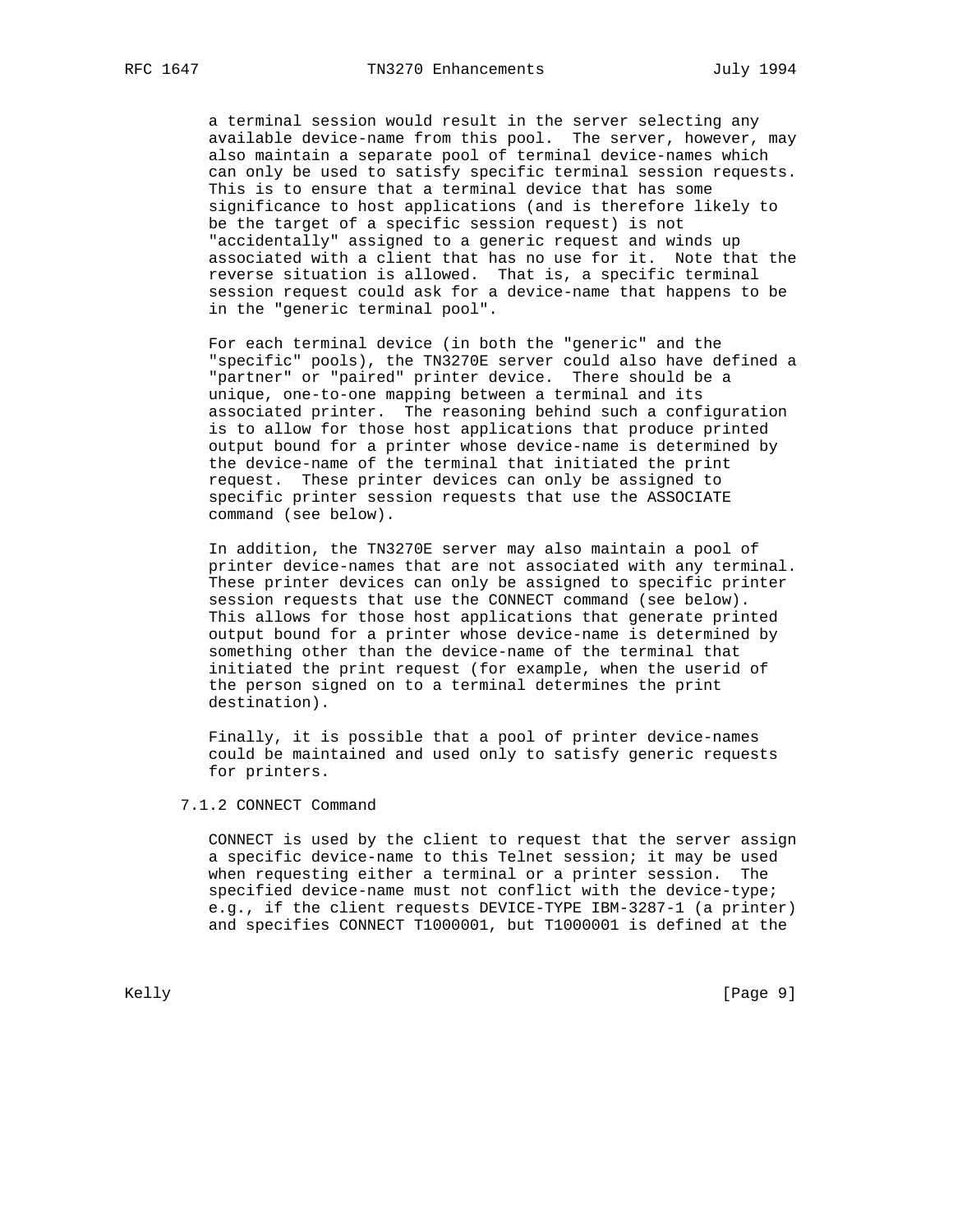host as a terminal, then the server should deny the request. Further, if the requested device-name is already associated with some other Telnet session, or if it is not defined to the server, the server should deny the request.

# 7.1.3 ASSOCIATE Command

 ASSOCIATE can be used by the client only when requesting a DEVICE-TYPE that represents a printer. The ASSOCIATE command requests that this session be assigned the device-name of the printer that is paired with the terminal named in the request. If the device-type does not represent a printer, or if the device-name is not that of a terminal, then the server should deny the request. It is anticipated that the device-name specified in this request would be one returned by the server when accepting a previous terminal session request (see the IS command below). Since no means of authentication has been provided for, it is possible that the printer paired with the terminal specified in the ASSOCIATE command has already been assigned to some other Telnet session; in this case, the server should deny the request.

## 7.1.4 Device Selection Rules

 To summarize, assume a TN3270E server has the following device pools defined to it (device-names that begin with a "T" are terminal devices; those that begin with a "P" are printers):

| Generic Terminal Pool        | Specific Terminal Pool |
|------------------------------|------------------------|
|                              |                        |
| TG000001 <--> PTG00001       | TS000001 <--> PTS00001 |
| $TG000002 \leq --> PTG00002$ | TS000002 <--> PTS00002 |
| $TG000003 \leq --> PTG00003$ | TS000003 <--> PTS00003 |
|                              |                        |
| Generic Printer Pool         | Specific Printer Pool  |
|                              |                        |
| PG000001                     | PS000001               |
| PG000002                     | PS000002               |
| PG000003                     | PS000003               |
|                              |                        |

 Note that the only pool that absolutely must be defined to the server is the generic terminal pool. The absence of other pools (or of partner printers for a terminal pool) simply means that the server is unable to satisfy as wide a variety of requests as would be possible if all pools were defined to it.

Given the above configuration, the following rules apply:

Kelly [Page 10]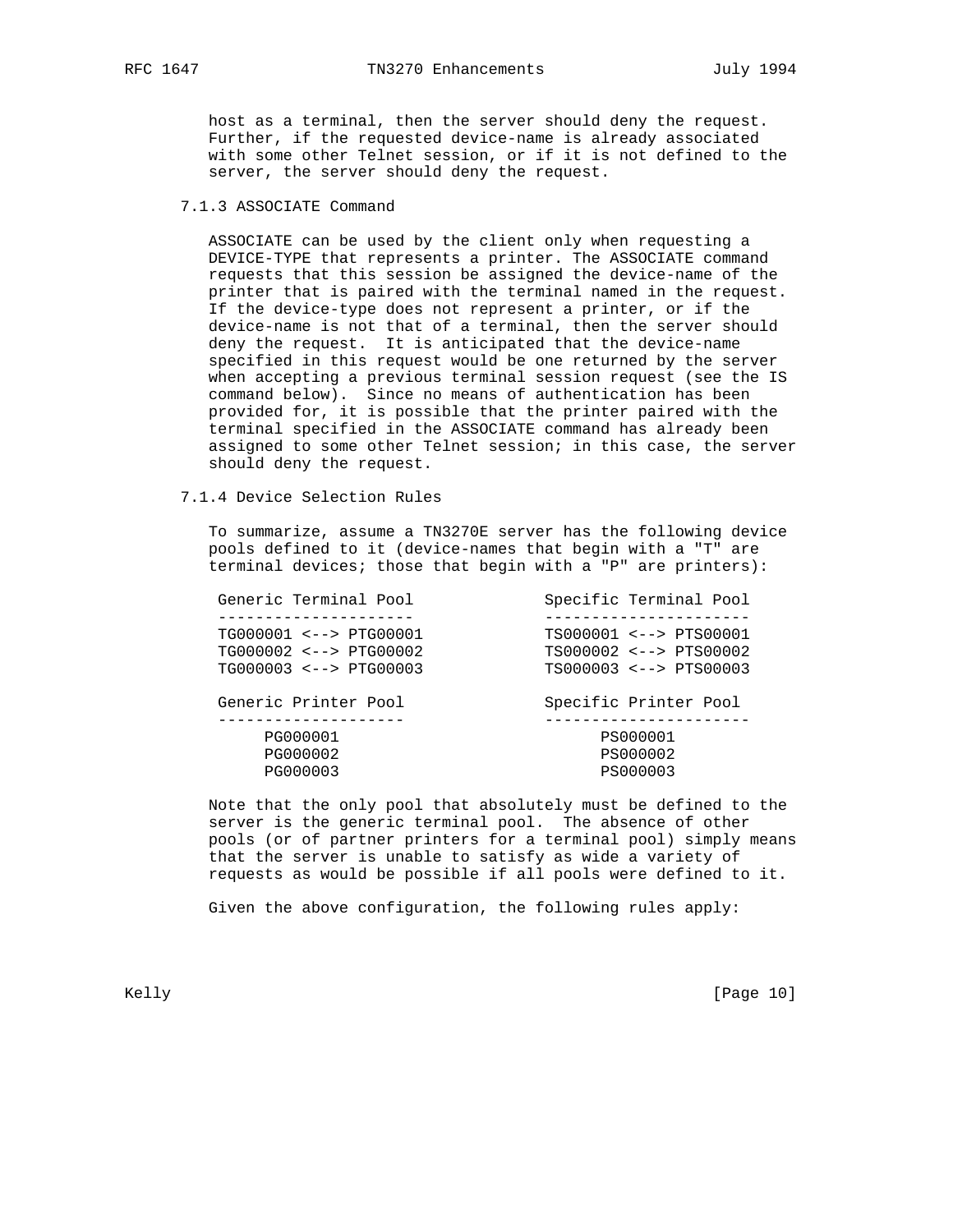- a generic terminal request can only be satisfied from the generic terminal pool (device-names TG000001 - TG000003).
- a specific terminal request (allowable only via the CONNECT command) can be satisfied from either the generic or the specific terminal pool, although it is anticipated that the majority of such requests would ask for terminals in the specific terminal pool (TS000001 - TS000003).
- a generic printer request can only be satisfied from the generic printer pool (device-names PG000001 - PG000003).
- a specific printer request may come in one of two forms:
	- via ASSOCIATE: the request can only be satisfied using the partner of the specified terminal, which may be in the generic or the specific terminal pool; therefore, devices in the ranges PTG00001 - PTG00003 and PTS00001 - PTS00003 can be used to satisfy the request.
- via CONNECT: the request can be satisfied either from the generic or the specific printer pools (although, as with specific terminal requests, it is likely that most such requests will name printers in the specific printer pool); this request cannot be satisfied with the partner printer of a terminal in either the specific or the generic terminal pools.
- 7.1.5 Accepting a Request

 The server must accept the client's request or deny it as a whole - it cannot, for example, accept the DEVICE-TYPE request but deny the CONNECT portion.

 If the server wishes to accept the request, it sends back the DEVICE-TYPE IS command confirming the requested device-type and the CONNECT command specifying the device-name of the terminal or printer assigned to this Telnet session. This device-name may be the one directly requested (via CONNECT) by the client, the one indirectly requested (via ASSOCIATE) by the client, or one chosen by the server if the client specified neither CONNECT nor ASSOCIATE.

Kelly [Page 11]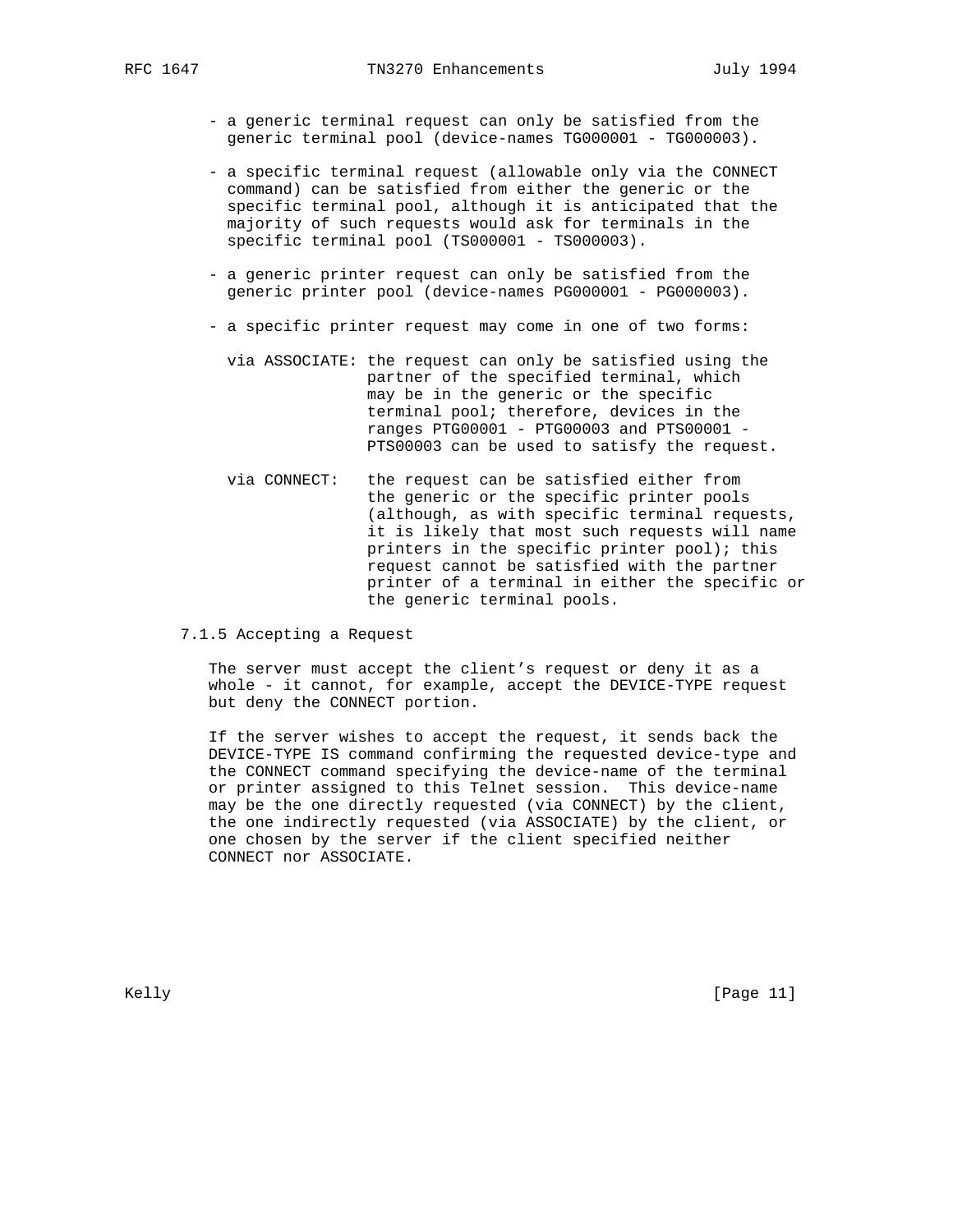# 7.1.6 REJECT Command

 If the server wishes to deny the request, it sends back the DEVICE-TYPE REJECT command with one of the following reason codes:

 Reason code name Explanation ---------------- ----------------------------------- INV-DEVICE-TYPE The server does not support the requested device-type. INV-DEVICE-NAME The device-name specified in the CONNECT or ASSOCIATE command is not known to the server. DEVICE-IN-USE The requested device-name is already associated with another Telnet session. TYPE-NAME-ERROR The requested device-name is incompatible with the requested device-type (such as terminal/ printer mismatch). UNSUPPORTED-REQ The server is unable to satisfy the type of request sent by the client; e.g., a specific terminal or printer was requested but the server does not have such a pool of device-names defined to it, or the ASSOCIATE command was used but no partner printers are defined to the server. INV-ASSOCIATE The client used the ASSOCIATE command and either the device-type is not a printer or the device-name is not a terminal. CONN-PARTNER The client used the CONNECT command to request a specific printer but the device-name requested is the partner to some terminal. UNKNOWN-ERROR Any other error in device type or name processing has occurred.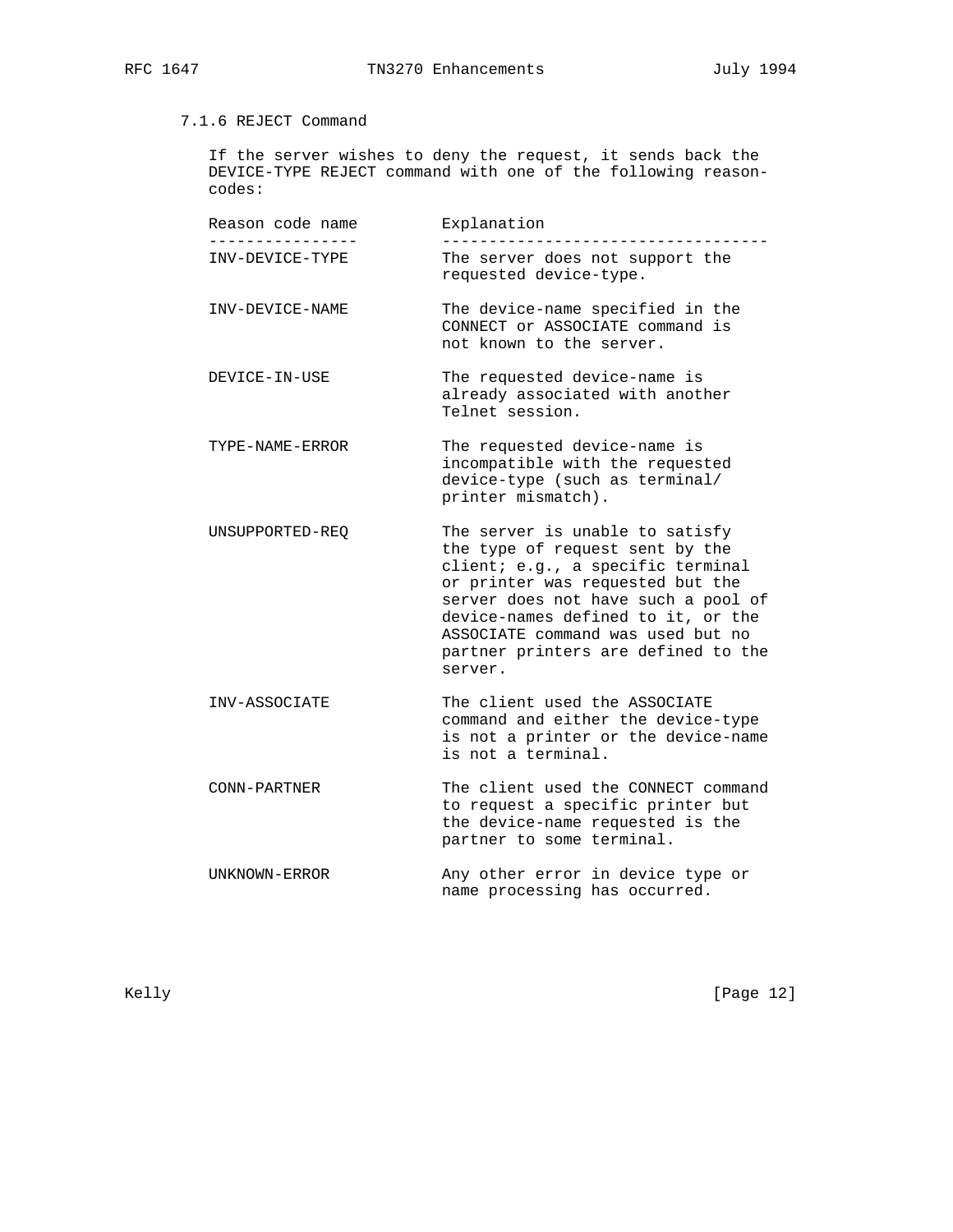The process of negotiating a device-type and device-name that are acceptable to both client and server may entail several iterations of DEVICE-TYPE REQUEST and DEVICE-TYPE REJECT commands. The client should make use of the reason-code specified by the server in any DEVICE-TYPE REJECT command(s) to minimize the amount of negotiation necessary. For example, if the client initially requests that it be assigned a specific terminal device-name via the CONNECT command, and the server rejects the request with a reason-code of UNSUPPORTED-REQ, the client should make no further specific terminal requests in the negotiations. If at any point in the process either side wishes to "bail out," it can simply send a WON'T (or DON'T) TN3270E command to the other side. At this point both sides are free to negotiate other Telnet options (including traditional tn3270).

7.2 FUNCTIONS Negotiation

 Once the DEVICE-TYPE negotiation has successfully completed (i.e, when the client receives the DEVICE-TYPE IS command), the client should initiate the FUNCTIONS negotiation by sending the  $\backslash$ . FUNCTIONS REQUEST command to the server. After this initial REQUEST command, both sides are free to transmit FUNCTIONS REQUEST and FUNCTIONS IS commands as needed.

7.2.1 Commands

 The FUNCTIONS REQUEST command contains a list of the 3270 functions that the sender would like to see supported on this session. All functions not in the list are to be considered unsupported. The function-list consists of a string of 2-byte entries separated from one another by a single space character. The list is terminated by the IAC code that precedes the SE command. Functions may appear in any order in the list.

 Upon receipt of a FUNCTIONS REQUEST command, the recipient has two choices:

- it may respond in the positive (meaning it agrees to support all functions in the list, and not to transmit any data related to functions not in the list). To do this, it sends the FUNCTIONS IS command with the function-list exactly as it was received. At this point, FUNCTIONS negotiation has successfully completed.
- it may respond in the negative by sending a FUNCTIONS REQUEST command in which the function-list differs from the one it received (and not simply in the order of appearance

Kelly [Page 13]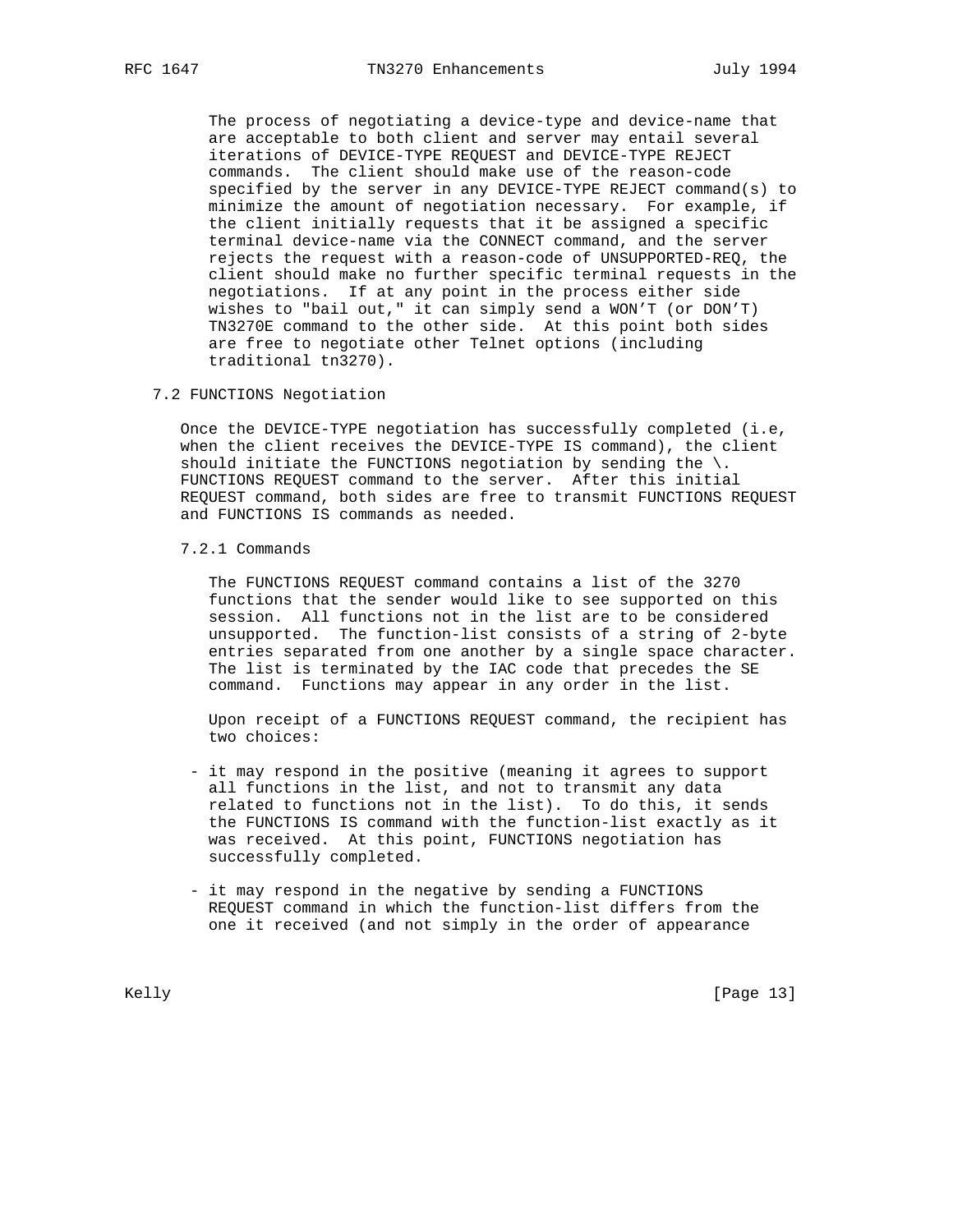of functions in the list; at least one function must have been added to, or removed from, the list).

 To avoid endlessly looping, neither party should add to the function-list it receives any function that it has previously added and that the other side has removed.

 The process of sending FUNCTIONS REQUEST commands back and forth continues until one side receives a function-list it is willing to live with. It uses the FUNCTIONS IS command to accept the list, and, once this command is received by the other side, all necessary negotiation has been completed. At this point, 3270 data stream transmission can begin.

 Note that it is possible that the function-list agreed to is null; this is referred to as "basic TN3270E". See the section entitled "Basic TN3270E" for more information.

7.2.2 List of TN3270E Functions

 The following list briefly describes the 3270 functions that may be negotiated in the function-list:

| Function Name   | Description                                                                                                                                                                                                  |
|-----------------|--------------------------------------------------------------------------------------------------------------------------------------------------------------------------------------------------------------|
| SCS-CTL-CODES   | (Printer sessions only). Allows the use<br>of the SNA Character Stream (SCS) and SCS<br>control codes on the session. SCS is<br>used with LU type 1 SNA sessions.                                            |
| DATA-STREAM-CTL | (Printer sessions only). Allows the use<br>of the standard 3270 data stream. This<br>corresponds to LU type 3 SNA sessions.                                                                                  |
| RESPONSES       | Provides support for positive and<br>negative response handling. Allows the<br>server to reflect to the client any and<br>all definite, exception, and no response<br>requests sent by the host application. |
| BIND-IMAGE      | Allows the server to send the SNA Bind<br>image and Unbind notification to the<br>client.                                                                                                                    |
| SYSREO          | Allows the client and server to emulate<br>some (or all, depending on the server) of<br>the functions of the SYSREQ key in an SNA<br>environment.                                                            |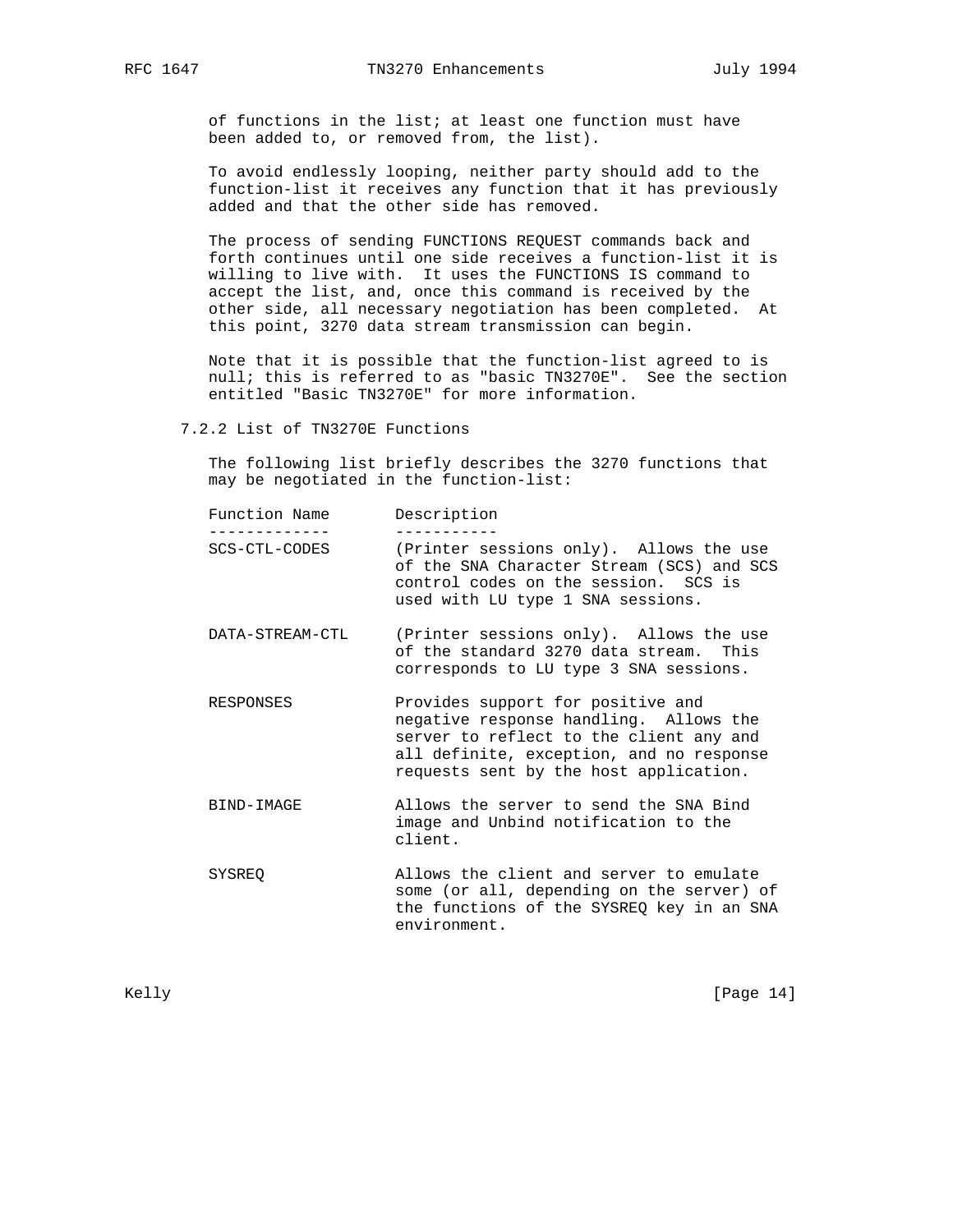See the section entitled "Details of Processing TN3270E Functions" for a more detailed explanation of the meaning and use of these functions.

8. TN3270E Data Messages

 3270 device communications are generally understood to be block oriented in nature. That is, each partner buffers data until an entire "message" has been built, at which point the data is sent to the other side. The "outbound message" (from host to device) consists of a 3270 command and a series of buffer orders, buffer addresses, and data, while the "inbound message" contains only buffer orders, addresses and data. The end of a message is understood to be the last byte transmitted (note that this discussion disregards SNA chaining). The Telnet EOR command is used to delimit these natural blocks of 3270 data within the Telnet data stream.

 In TN3270E, each 3270 message must be prefixed with a TN3270E header, which consists of five bytes and whose format is defined below (see the section entitled "The TN3270E Message Header").

A "data message" in TN3270E therefore has the following construction:

#### <TN3270E Header><data><IAC EOR>

 It should be noted that it is possible that, for certain message types, there is no data portion present. In this case, the TN3270E data message consists of:

### <TN3270E Header><IAC EOR>

 If either side wishes to transmit the decimal value 255 and have it interpreted as data, it must "double" this byte. In other words, a single occurrence of decimal 255 will be interpreted by the other side as an IAC, while two successive bytes containing decimal 255 will be treated as one data byte with a value of decimal 255.

 It is strongly recommended that Telnet commands (other than IAC IAC) should be sent between TN3270E data messages, with no header and no trailing IAC EOR. If a TN3270E data message containing either IAC IP (to be interpreted as 3270 Attention) or IAC AO (to be interpreted as SYSREQ) is received, the receiver should defer processing the command until the 3270 data has been processed (see the appropriate sections for discussion of 3270 Attention and SYSREQ). If a TN3270E data message containing any other IAC-command sequence (other than IAC IAC) is received, it is implementation dependent when the IAC-command sequence will be processed, but it must be processed. The receiver may process it immediately, which in effect causes it to be processed

Kelly [Page 15]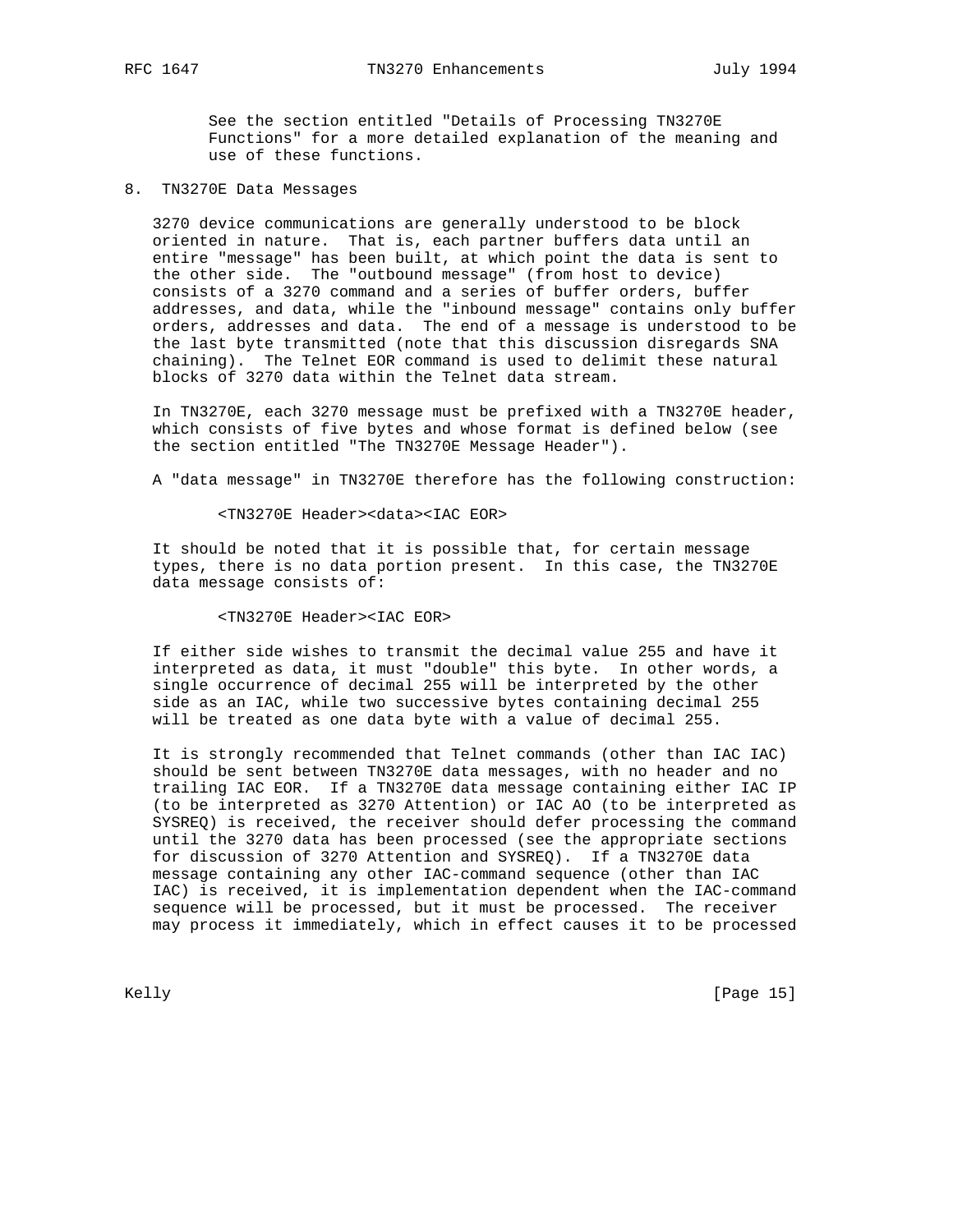as if it had been received before the current TN3270E data message, or the processing may be deferred until after the current TN3270E data message has been processed. It is because of this ambiguity that the presence of Telnet commands within a TN3270E data message (i.e., between the header and the trailing IAC EOR) is not recommended; neither clients nor servers should send such data.

### 8.1 The TN3270E Message Header

 As stated earlier, each data message in TN3270E must be prefixed by a header, which consists of five bytes and is formatted as follows:

|        |        | DATA-TYPE   REQUEST-FLAG   RESPONSE-FLAG   SEQ-NUMBER |         |  |
|--------|--------|-------------------------------------------------------|---------|--|
| 1 byte | 1 byte | 1 byte                                                | 2 bytes |  |

8.1.1 DATA-TYPE Field

 The DATA-TYPE field indicates how the data portion of the message is to be interpreted by the receiver. Possible values for the DATA-TYPE field are:

| Data-type Name | Code          | Meaning                                                                                                                                                                              |
|----------------|---------------|--------------------------------------------------------------------------------------------------------------------------------------------------------------------------------------|
| 3270-DATA      | 0x00          | The data portion of the message<br>contains only the 3270 data stream.                                                                                                               |
| SCS-DATA       | $0 \times 01$ | The data portion of the message<br>contains SNA Character Stream data.                                                                                                               |
| RESPONSE       | $0 \times 02$ | The data portion of the message<br>constitutes device-status information<br>and the RESPONSE-FLAG field indicates<br>whether this is a positive or negative<br>response (see below). |
| BIND-IMAGE     | $0 \times 03$ | The data portion of the message is<br>the SNA bind image from the session<br>established between the server and the<br>host application.                                             |
| UNBIND         | $0 \times 04$ | The data portion of the message is<br>an Unbind reason code.                                                                                                                         |
| NVT-DATA       | $0 \times 05$ | The data portion of the message is to<br>be interpreted as NVT data.                                                                                                                 |

Kelly [Page 16]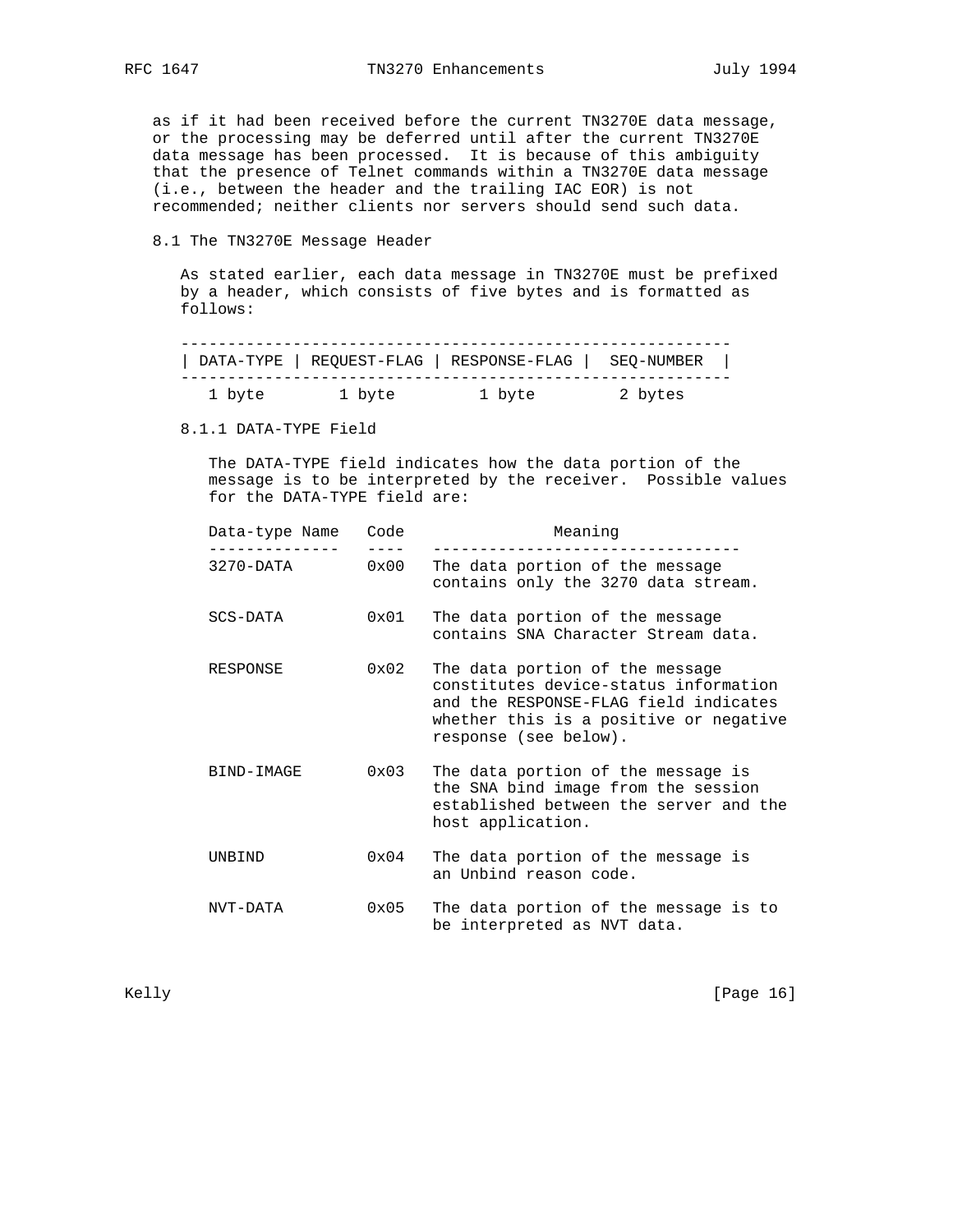| REOUEST      | 0x06 | There is no data portion present in<br>the message. Only the REOUEST-FLAG<br>field has any meaning. |
|--------------|------|-----------------------------------------------------------------------------------------------------|
| SSCP-LU-DATA | 0x07 | The data portion of the message is<br>data from the SSCP-LU session.                                |

8.1.2 REQUEST-FLAG Field

 The REQUEST-FLAG field only has meaning when the DATA-TYPE field has a value of REQUEST; otherwise, the REQUEST-FLAG field must be ignored by the receiver and should be set to 0x00 by the sender. Possible values for the REQUEST-FLAG field are:

| Request-Flaq Name Code |      | Meaning                                                                                                                                                                               |
|------------------------|------|---------------------------------------------------------------------------------------------------------------------------------------------------------------------------------------|
|                        |      |                                                                                                                                                                                       |
| ERR-COND-CLEARED       | 0x00 | The client sends this to the server<br>when some previously encountered<br>printer error condition has been<br>cleared. (See the section entitled<br>"The RESPONSES Function" below.) |

# 8.1.3 RESPONSE-FLAG Field

 The RESPONSE-FLAG field only has meaning for certain values of the DATA-TYPE field. For DATA-TYPE field values of 3270-DATA and SCS-DATA, the RESPONSE-FLAG is an indication of whether or not the sender of the data expects to receive a response. In this case the possible values of RESPONSE-FLAG are:

| Response-Flag Name | Code | Meaning                                                                                                                                                                                    |
|--------------------|------|--------------------------------------------------------------------------------------------------------------------------------------------------------------------------------------------|
| NO-RESPONSE        | 0x00 | The sender does not expect the<br>receiver to respond either<br>positively or negatively to this<br>message. The receiver must<br>therefore not send any response<br>to this data-message. |
| ERROR-RESPONSE     | 0x01 | The sender only expects the<br>receiver to respond to this message<br>if some type of error occurred, in<br>which case a negative response must<br>be sent by the receiver.                |
| ALWAYS-RESPONSE    | 0x02 | The sender expects the receiver to<br>respond negatively if an error<br>occurs, or positively if no errors                                                                                 |

Kelly [Page 17]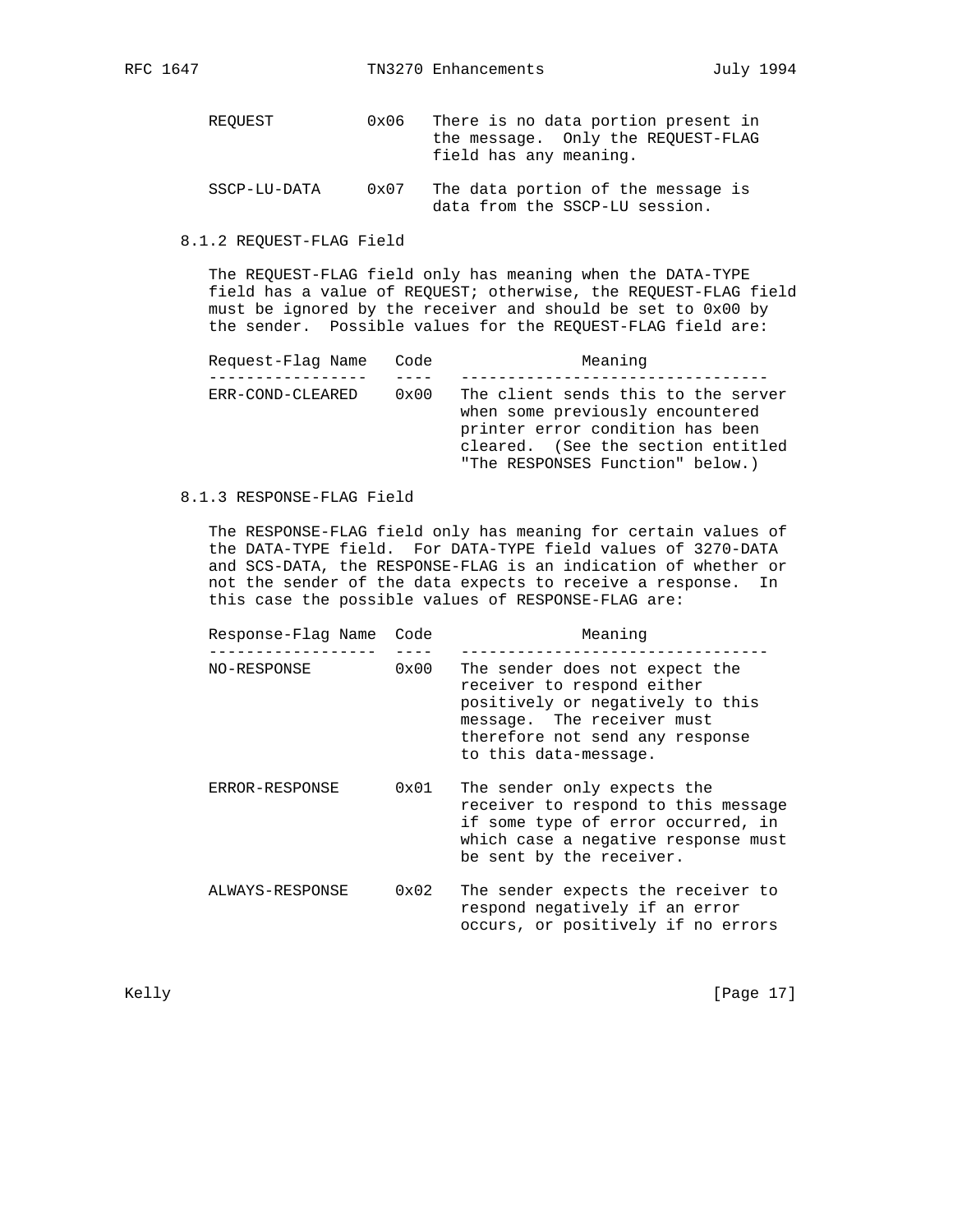occur. One or the other must always be sent by the receiver.

 For a DATA-TYPE field value of RESPONSE, the RESPONSE-FLAG is an actual response to a previous data message (which must by definition have had a DATA-TYPE of either 3270-DATA or SCS-DATA and a RESPONSE-FLAG value of either ERROR-RESPONSE or ALWAYS- RESPONSE). In this case the possible values of RESPONSE-FLAG are:

| Response-Flag Name Code |               | Meaning                                                                               |
|-------------------------|---------------|---------------------------------------------------------------------------------------|
| POSITIVE-RESPONSE       | $0 \times 00$ | The previous message was received<br>and executed successfully with<br>no errors.     |
| NEGATIVE-RESPONSE       | $0 \times 01$ | The previous message was received<br>but an error(s) occurred while<br>processing it. |

 Accompanying status information will be found in the data portion of the message.

 For any other values of the DATA-TYPE field, the RESPONSE-FLAG field must be ignored by the receiver and should be set to 0x00 by the sender.

### 8.1.4 SEQ-NUMBER Field

 The SEQ-NUMBER field is only used when the RESPONSES function has been agreed to. It contains a 2 byte binary number, and is used to correlate positive and negative responses to the data messages for which they were intended. See the section entitled "The RESPONSES Function" for further information. When the RESPONSES function is not agreed to, this field should always be set to 0x0000 by the sender and ignored by the receiver.

# 9. Basic TN3270E

 As has been stated earlier, whether or not the use of each of the TN3270E functions is allowed on a session is negotiated when the connection is established. It is possible that none of the functions are agreed to (in this case, the function-list in the FUNCTIONS REQUEST and FUNCTIONS IS commands is null). This mode of operation is referred to as "basic TN3270E". Note that, since neither the SCS-CTL-CODES function nor the DATA-STREAM-CTL function is agreed to, basic TN3270E refers to terminal sessions only.

Kelly [Page 18]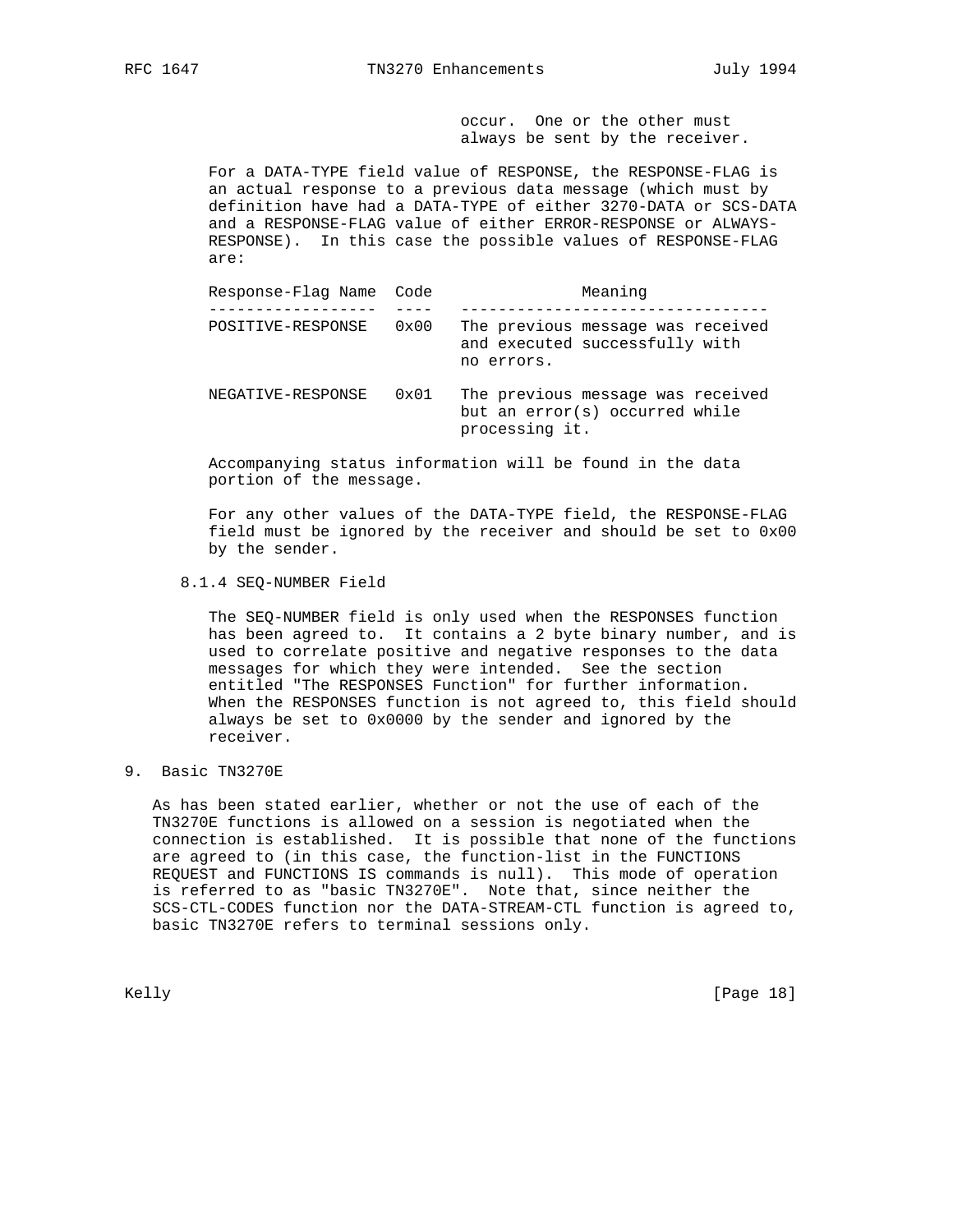Basic TN3270E requires the support of only the following TN3270E header values:

| Header field | Value                |
|--------------|----------------------|
|              |                      |
| DATA-TYPE    | $3270 - \text{DATA}$ |
| DATA-TYPE    | NVT-DATA             |

 The REQUEST-FLAG, RESPONSE-FLAG and SEQ-NUMBER fields are not used in basic TN3270E.

### 9.1 3270 Mode and NVT Mode

 At any given time, a TN3270E connection can be considered to be operating in either "3270 mode" or "NVT mode". In 3270 mode, each party may send data messages with the DATA-TYPE flag set to 3270- DATA; sending a DATA-TYPE flag set to NVT-DATA constitutes a request to switch modes. In NVT mode, each party may send data messages with the DATA-TYPE flag set to NVT-DATA; sending 3270- DATA is a request to switch modes. The connection is initially in 3270 mode when TN3270E operation is successfully negotiated. When a party receives a message with a DATA-TYPE different from the mode it is operating in, the mode of operation for the connection is switched. Switching modes results in the client performing the equivalent of a 3270 Erase/Reset operation, as described in [5], using the default partition (screen) size. The server cannot assume the client preserves any attributes of the previous environment across a mode switch.

 Note that even when sending NVT-DATA, each side should buffer data until an entire message is built (for the client, this would normally mean until the user presses Enter). At that point, a complete TN3270E data message should be built to transmit the NVT data.

 Typically, NVT data is used by a server to interact with the user of a client. It allows the server to do this using a simple NVT data stream, instead of requiring a 3270 data stream. An example would be a server which displays a list of 3270 applications to which it can connect the client. The server would use NVT data to display the list and read the user's choice. Then the server would connect to the application, and begin the exchange of 3270 data between the application and the client.

Kelly [Page 19]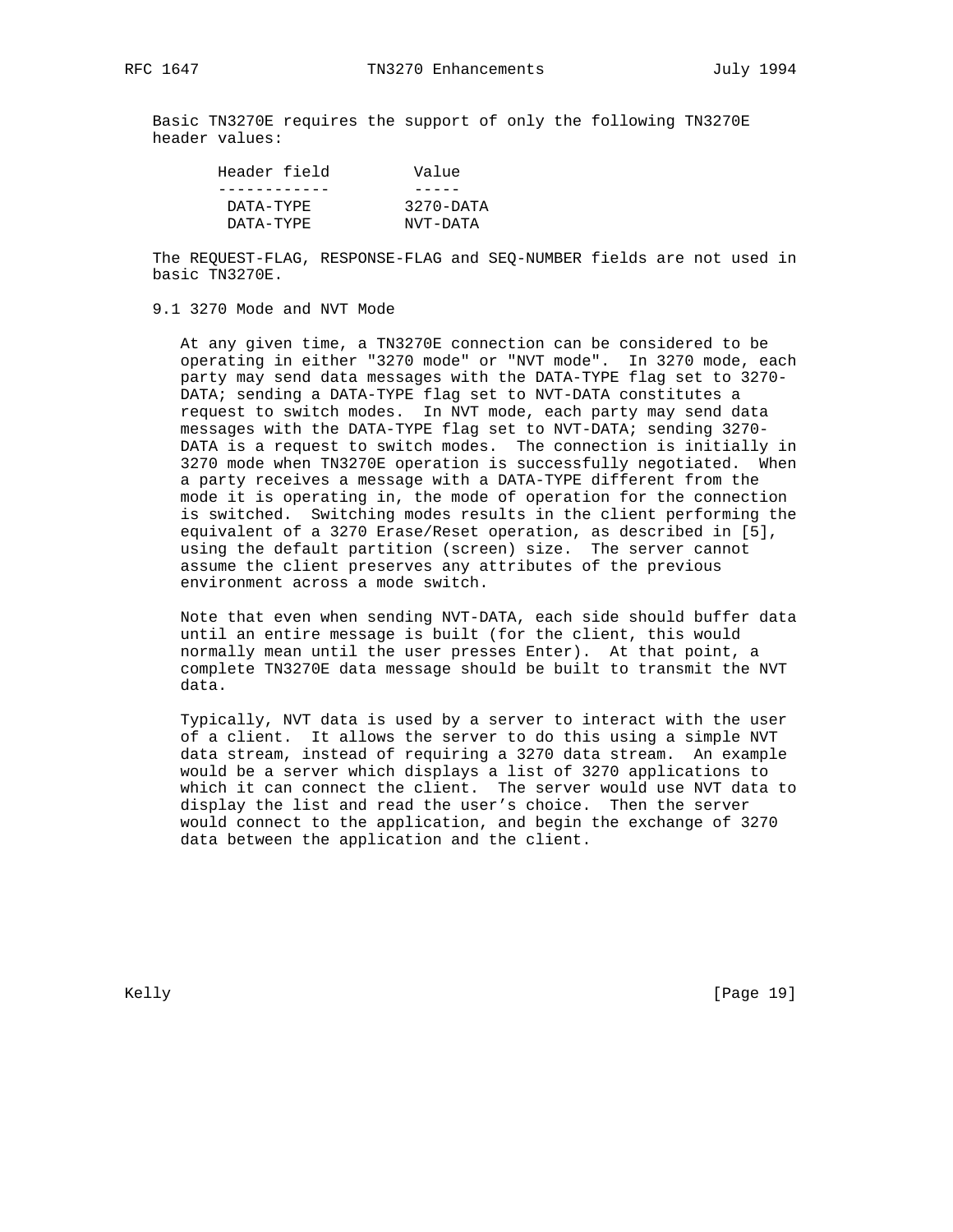# 10. Details of Processing TN3270E Functions

 Agreement by both parties to a specific function in the FUNCTIONS REQUEST function-list implies agreement by each party to support a related set of values in the TN3270E header. It also implies a willingness to adhere to the rules governing the processing of data messages with regard to the agreed upon function. Either party that fails to accept header values associated either with agreed upon functions or with basic TN3270E, or attempts to use header values associated with a function that is not a part of basic TN3270E and was not agreed upon, will be considered non-conforming and in violation of the protocol. The following sections detail for each TN3270E function the associated header values and processing rules.

10.1 The SCS-CTL-CODES Function

This function can only be supported on a 3270 printer session.

 Agreement to support this function requires that the party support the following TN3270E header values:

| Header field | Value    |
|--------------|----------|
|              |          |
| DATA-TYPE    | SCS-DATA |

 A client representing a printer device uses this function to indicate its willingness to accept a data stream that includes SCS control codes. For the purposes of NVT mode versus 3270 mode, SCS-DATA should be treated exactly like 3270-DATA (i.e., it can cause a switch from NVT mode to 3270 mode).

When a printer device-type has been negotiated, either the SCS- CTL-CODES function or the DATA-STREAM-CTL function, or both, must be negotiated. This enables the server to know when it should and should not accept a session with a host application on behalf of the client. If only the SCS-CTL-CODES function is agreed to, then the server will not establish sessions with host applications that would send 3270 data stream control. If both SCS-CTL-CODES and DATA-STREAM-CTL are agreed to, then the server will establish sessions both with host applications that would send SCS control codes and with those that would send 3270 orders.

10.2 The DATA-STREAM-CTL Function

This function can only be supported on a 3270 printer session.

 Agreement to support this function requires that the party support the following TN3270E header values:

Kelly [Page 20]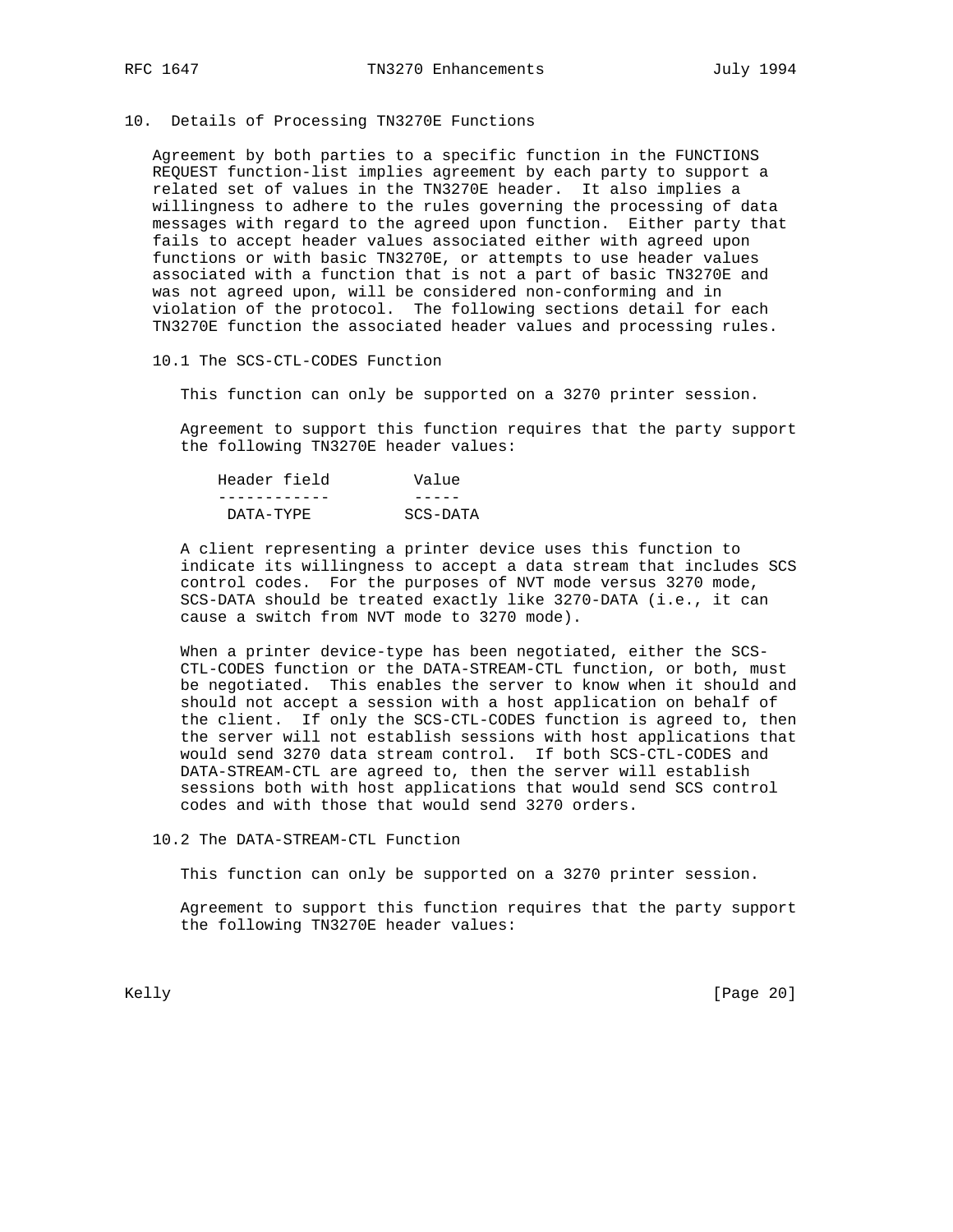| Header field | Value                |
|--------------|----------------------|
|              |                      |
| DATA-TYPE    | $3270 - \text{DATA}$ |

 A client representing a printer device uses this function to indicate its willingness to accept a data stream that includes 3270 orders and attributes.

When a printer device-type has been negotiated, either the SCS- CTL-CODES function or the DATA-STREAM-CTL function, or both, must be negotiated. This enables the server to know when it should and should not accept a session with a host application on behalf of the client. If only the DATA-STREAM-CTL function is agreed to, then the server will not establish sessions with host applications that would send SCS control codes in a data stream. If both SCS- CTL-CODES and DATA-STREAM-CTL are agreed to, then the server will establish sessions both with host applications that would send SCS control codes and with those that would send 3270 orders.

10.3 The BIND-IMAGE Function

 This function can only be supported when the TN3270E server represents SNA terminals and printers.

 Agreement to support this function requires that the party support the following TN3270E header values:

| Value        |
|--------------|
|              |
| BIND-IMAGE   |
| UNBIND       |
| SSCP-LU-DATA |
|              |

 When BIND-IMAGE is in effect, the server must inform the client when an SNA session has been established with a host application, and when such a session has been terminated. It uses DATA-TYPE values of BIND-IMAGE and UNBIND to convey this information.

 When establishing an SNA session on behalf of a client, the server will receive a Bind RU from the host application. It will also receive a Start Data Traffic RU. Once both of these have been responded to positively by the server, it must then inform the client of the presence of this session by sending it a data message with the DATA-TYPE flag set to BIND-IMAGE. The data portion of this message must contain the bind image exactly as it was received in the Bind RU that the server accepted on behalf of the client.

Kelly [Page 21]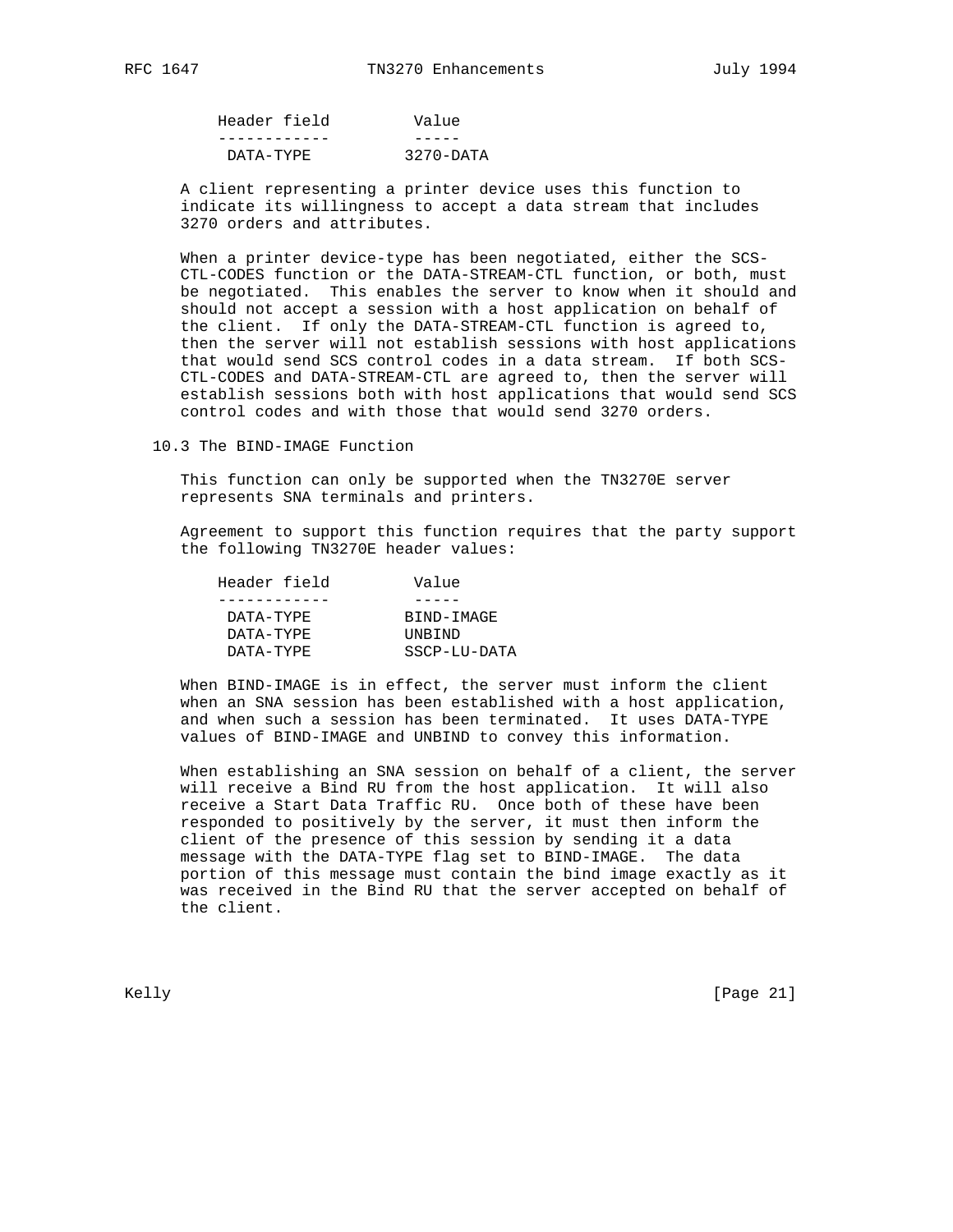When an SNA session between the server and a host application is terminated, the server should send a data message to the client with the DATA-TYPE flag set to UNBIND. If the server was notified of the session termination via an SNA Unbind RU, it should include the Unbind reason code in the data portion of the message it sends to the client. If the server itself requested the SNA session termination (for example, as part of SYSREQ key processing), it should set the data portion of the UNBIND message to 0x01, indicating "normal end of session".

 Another aspect of the BIND-IMAGE function alters the allowable DATA-TYPE flag values slightly from the behavior described in the section entitled "Basic TN3270E". When BIND-IMAGE is in effect, data messages with DATA-TYPE set to 3270-DATA or SCS-DATA are not allowed before the first BIND-IMAGE is received by the client; only SSCP-LU-DATA or NVT-DATA can be used to transmit user oriented data. The same applies to data messages exchanged after an UNBIND is sent and before another BIND-IMAGE is received by the client. Once the client receives a BIND-IMAGE data message, the allowable DATA-TYPE values include 3270-DATA and/or SCS-DATA, depending on whether a terminal or printer device-type was negotiated, and whether a printer client agreed to DATA-STREAM-CTL or SCS-CTL-CODES, or both. (See the section entitled "The SYSREQ Function" for further discussion of the SSCP-LU session in an SNA environment.)

10.4 The RESPONSES Function

 This function can be supported for both terminal and printer sessions connected to both SNA and non-SNA servers.

 Agreement to support this function requires that the party support the following TN3270E header values:

| Header field  | Value                      |
|---------------|----------------------------|
|               |                            |
| DATA-TYPE     | RESPONSE                   |
| DATA-TYPE     | REOUEST                    |
| RESPONSE-FLAG | -all values-               |
| REOUEST-FLAG  | ERR-COND-CLEARED           |
| SEO-NUMBER    | binary values from 0-32767 |

 Whenever a data message is sent with a DATA-TYPE of either SCS- DATA or 3270-DATA, the sender must set the RESPONSE-FLAG field to either NO-RESPONSE, ERROR-RESPONSE, or ALWAYS-RESPONSE. It is anticipated that the client side will normally set RESPONSE-FLAG to NO-RESPONSE. The server, if it represents an SNA device, should set RESPONSE-FLAG to reflect the response value set in the

Kelly [Page 22]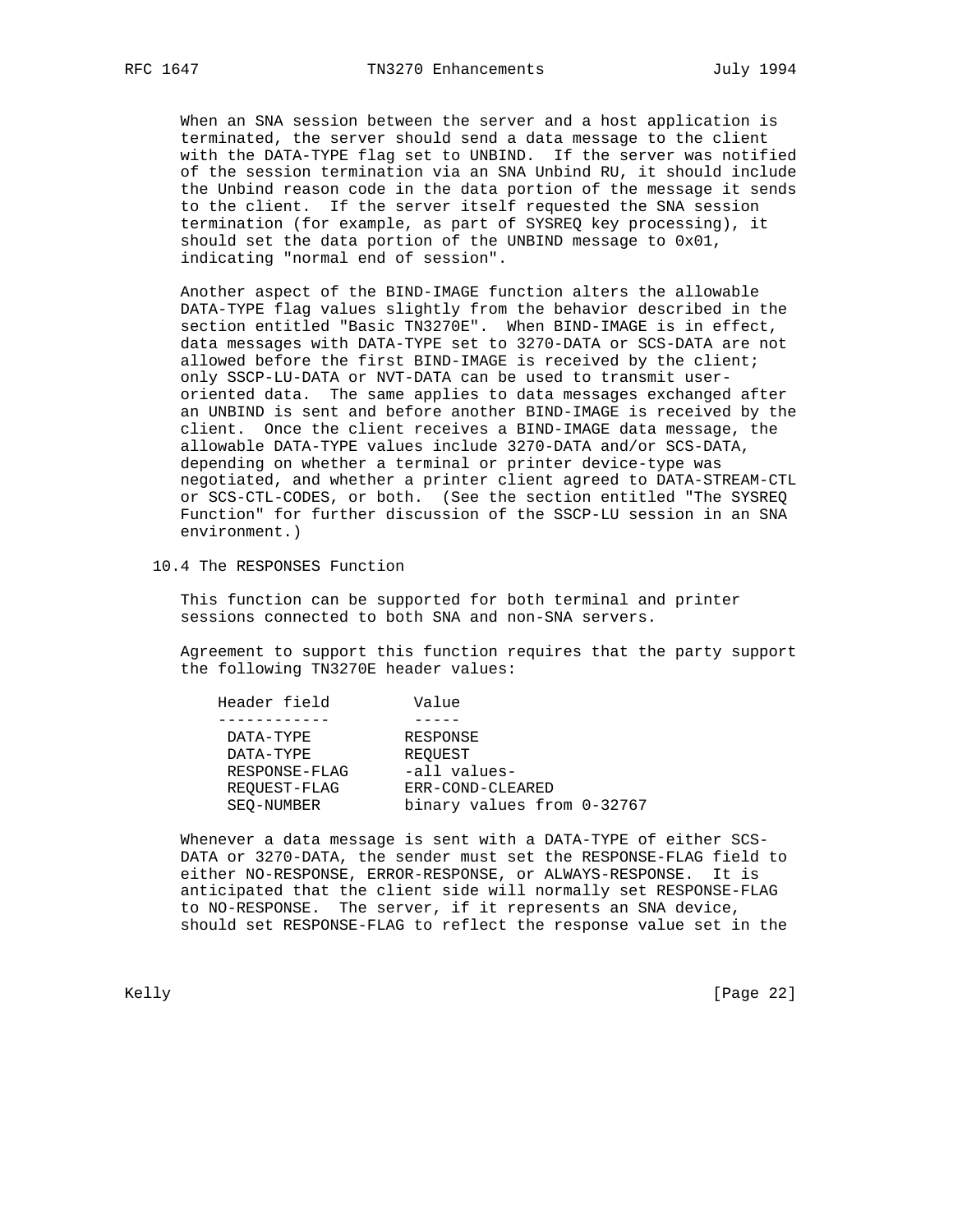RH of the RU that generated this data message - Definite Response resulting in a RESPONSE-FLAG value of ALWAYS-RESPONSE, Exception Response resulting in ERROR-RESPONSE being set, and No Response causing a setting of NO-RESPONSE. A non-SNA server should set RESPONSE-FLAG to ERROR-RESPONSE.

 In addition, the sender must keep a count of the messages with a DATA-TYPE of 3270-DATA or SCS-DATA that it sends on a given session. This counter should start at zero for the first such message, and be incremented by one for each subsequent message. If the counter reaches the maximum of 32767, it should be restarted at zero. The sender should place this value in the SEQ-NUMBER field of the TN3270E header before it sends the message. Note that the SEQ-NUMBER field must be set regardless of the value of the RESPONSE-FLAG field.

10.4.1 Response Messages

 Whenever a data message with a DATA-TYPE of either SCS-DATA or 3270-DATA is received, the receiver must attempt to process the data in the data portion of the message, then determine whether or not it should send a data message with a DATA-TYPE of RESPONSE. If the data message it has just processed had a RESPONSE-FLAG value of NO-RESPONSE, or if it had a value of ERROR-RESPONSE and there were no errors encountered while processing the data, then no RESPONSE type message should be sent. Otherwise, a data message should be sent in which the header DATA-TYPE field is set to RESPONSE, and in which the SEQ-NUMBER field is a copy of the SEQ-NUMBER field from the message to which this response corresponds. The RESPONSE-FLAG field in this header must have a value of either POSITIVE- RESPONSE or NEGATIVE-RESPONSE. A POSITIVE-RESPONSE should be sent if the previously processed message's header specified ALWAYS-RESPONSE and no errors were encountered in processing the data. A NEGATIVE-RESPONSE should be sent when

- 1) the previously processed message specified ERROR-RESPONSE or ALWAYS-RESPONSE and
- 2) some kind of error occurred while processing the data.

 Normally only the client will be constructing and sending these RESPONSE messages. A negative response sent by the client to the server is the equivalent of a Unit Check Status [7]. All references to device status and sense codes in this section rely on [7].

Kelly [Page 23]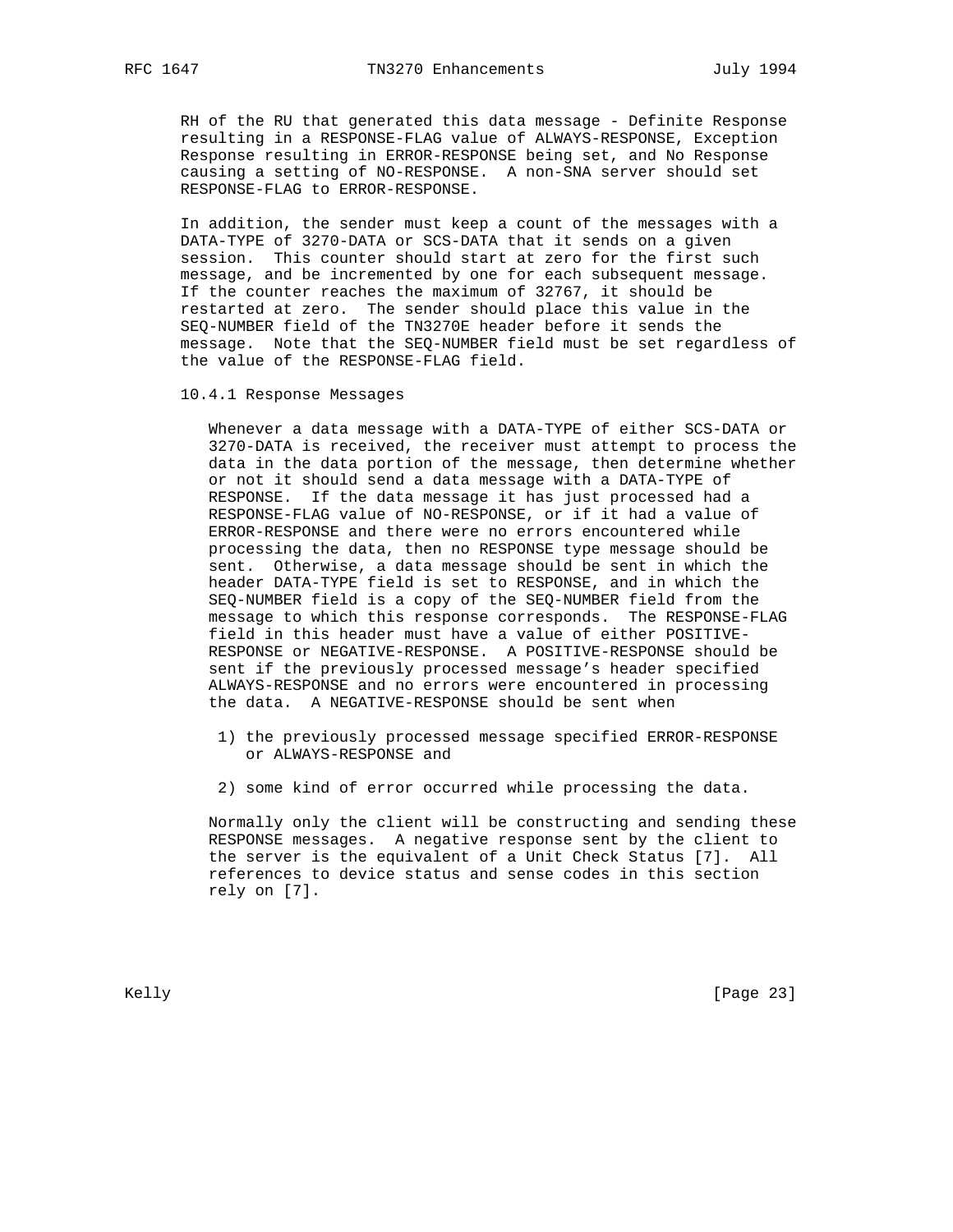The data portion of a RESPONSE message must consist of one byte of binary data. The value of this byte gives a more detailed account of the results of having processed the previously received data message. The possible values for this byte are:

For a RESPONSE-FLAG value of POSITIVE-RESPONSE -

| Value         | Meaning                              |                                                 |
|---------------|--------------------------------------|-------------------------------------------------|
|               |                                      |                                                 |
| $0 \times 00$ |                                      | Successful completion (when sent by the client, |
|               | this is equivalent to "Device End"). |                                                 |

For a RESPONSE-FLAG value of NEGATIVE-RESPONSE -

| Value         | Meaning                              |
|---------------|--------------------------------------|
|               |                                      |
| $0 \times 00$ | An invalid 3270 command was received |
|               | (equivalent to "Command Reject").    |

- 0x01 Printer is not ready (equivalent to "Intervention Required").
- 0x02 An illegal 3270 buffer address or order sequence was received (equivalent to "Operation Check").
- 0x03 Printer is powered off or not connected (equivalent to "Component Disconnected").

 When the server receives any of the above responses, it should pass along the appropriate information to the host application. The appropriate information is determined by whether the server represents an SNA or a non-SNA device.

 An SNA server should pass along a POSITIVE-RESPONSE from the client as an SNA positive Response Unit to the host application. It should translate a NEGATIVE-RESPONSE from the client into an SNA negative Response Unit in which the Sense Data Indicator bit is on and which contains one of the following sense codes: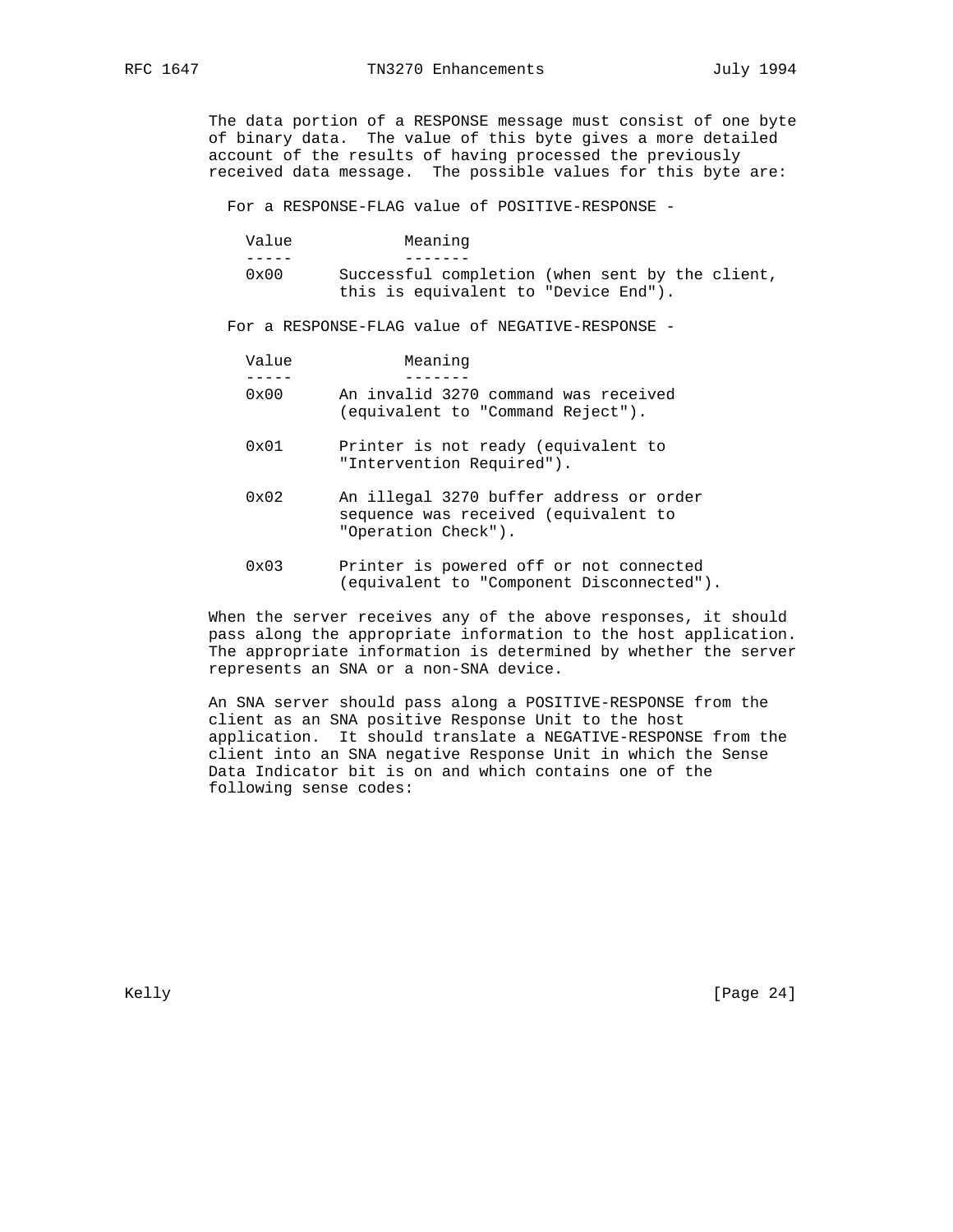| RESPONSE-FLAG | Equivalent             | SNA Sense Code |
|---------------|------------------------|----------------|
| 0x00          | Command Reject         | 0x10030000     |
| $0 \times 01$ | Intervention Required  | 0x08020000     |
| $0 \times 02$ | Operation Check        | 0x10050000     |
| $0 \times 03$ | Component Disconnected | 0x08310000     |

 A non-SNA server should pass along a POSITIVE-RESPONSE from the client by setting the Device End Status bit on. It should reflect a NEGATIVE-RESPONSE from the client by setting the Unit Check Status Bit on, and setting either the Command Reject, Intervention Required, or Operation Check Sense bit on when responding to the Sense command.

 In the case of Intervention Required or Component Disconnected being passed by the server to the host application, the host would normally refrain from sending any further data to the printer. If and when the error condition at the client has been resolved, the client must send to the server a data message whose header DATA-TYPE field is set to REQUEST, and whose REQUEST-FLAG is set to ERR-COND-CLEARED. Note that this message has no data portion. Upon receipt of this message, the server should pass along the appropriate information to the host application so that it may resume sending printer output. Again, the form of this information depends on whether the server represents an SNA or a non-SNA device.

 An SNA server should reflect an ERR-COND-CLEARED to the host application by sending an SNA LUSTAT RU with one of the following sense codes:

- if the previous error condition was an Intervention Required, the server should send sense code 0x00010000
- if the previous error condition was Component Disconnected, the server should send sense code 0x082B0000

 A non-SNA server should set the corresponding bits in the Ending Status and Sense Condition bytes.

Kelly [Page 25]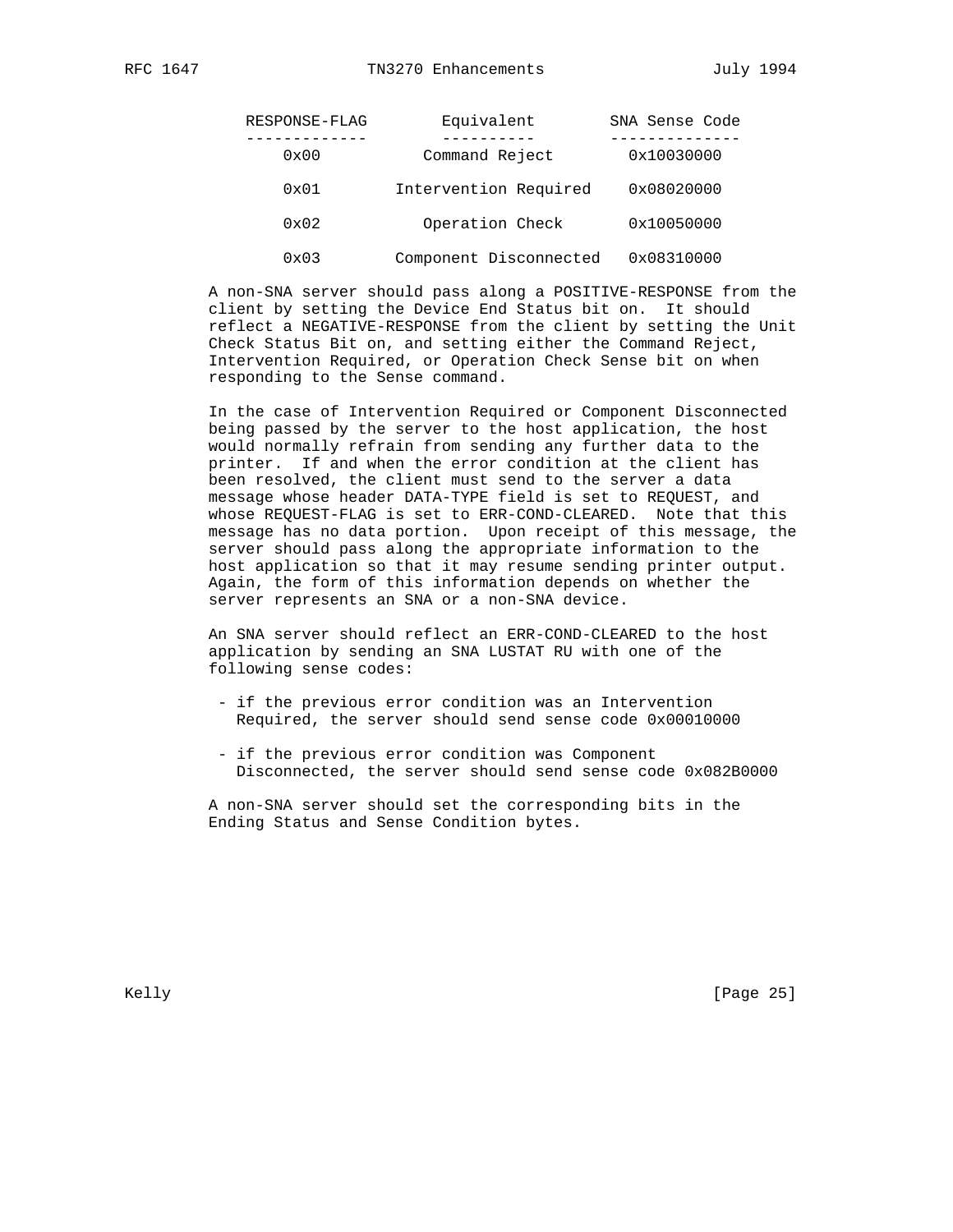## 10.5 The SYSREQ Function

 This function can only be supported when the TN3270E server represents SNA devices.

 Agreement to support this function requires that the party support the following TN3270E header values:

| Header field | Value        |
|--------------|--------------|
|              |              |
| DATA-TYPF.   | SSCP-LU-DATA |

 The 3270 SYSREQ key can be useful in an SNA environment when the ATTN key is not sufficient to terminate a process. (See the section entitled "The 3270 ATTN Key" for more information.)

### 10.5.1 Background

 In SNA, there is a session between the host application (the PLU, or Primary Logical Unit) and the TN3270E server representing the client (the SLU, or Secondary Logical Unit). This is referred to as the PLU-SLU session, and it is the one on which normal communications flow. There is also a session between the host telecommunications access method (the SSCP, or System Services Control Point) and the SLU, and it is referred to as the SSCP-LU session. This session is used to carry various control information and is normally transparent to the user; normal 3270 data stream orders are not allowed in this data. For more information, refer to [7].

 The terminal display and keyboard are usually "owned" by the PLU-SLU session, meaning any data the user types is sent to the host application. The SYSREQ key is used to toggle ownership of the keyboard and display between the PLU-SLU session and the SSCP-LU session. In other words, the user is able to press SYSREQ and then communicate directly with the host SSCP. The user may then enter any valid Unformatted Systems Services commands, which are defined in the USS table associated with the SLU. The most common USS command users employ is "LOGOFF," which requests that the SSCP immediately terminate the PLU-SLU session. The usual reason for requesting such an action is that the host application (the PLU) has stopped responding altogether.

 Whenever the keyboard and display are owned by the SSCP-LU session, no data is allowed to flow in either direction on the PLU-SLU session. Once "in" the SSCP-LU session, the user may decide to switch back to the PLU-SLU session by again pressing

Kelly [Page 26]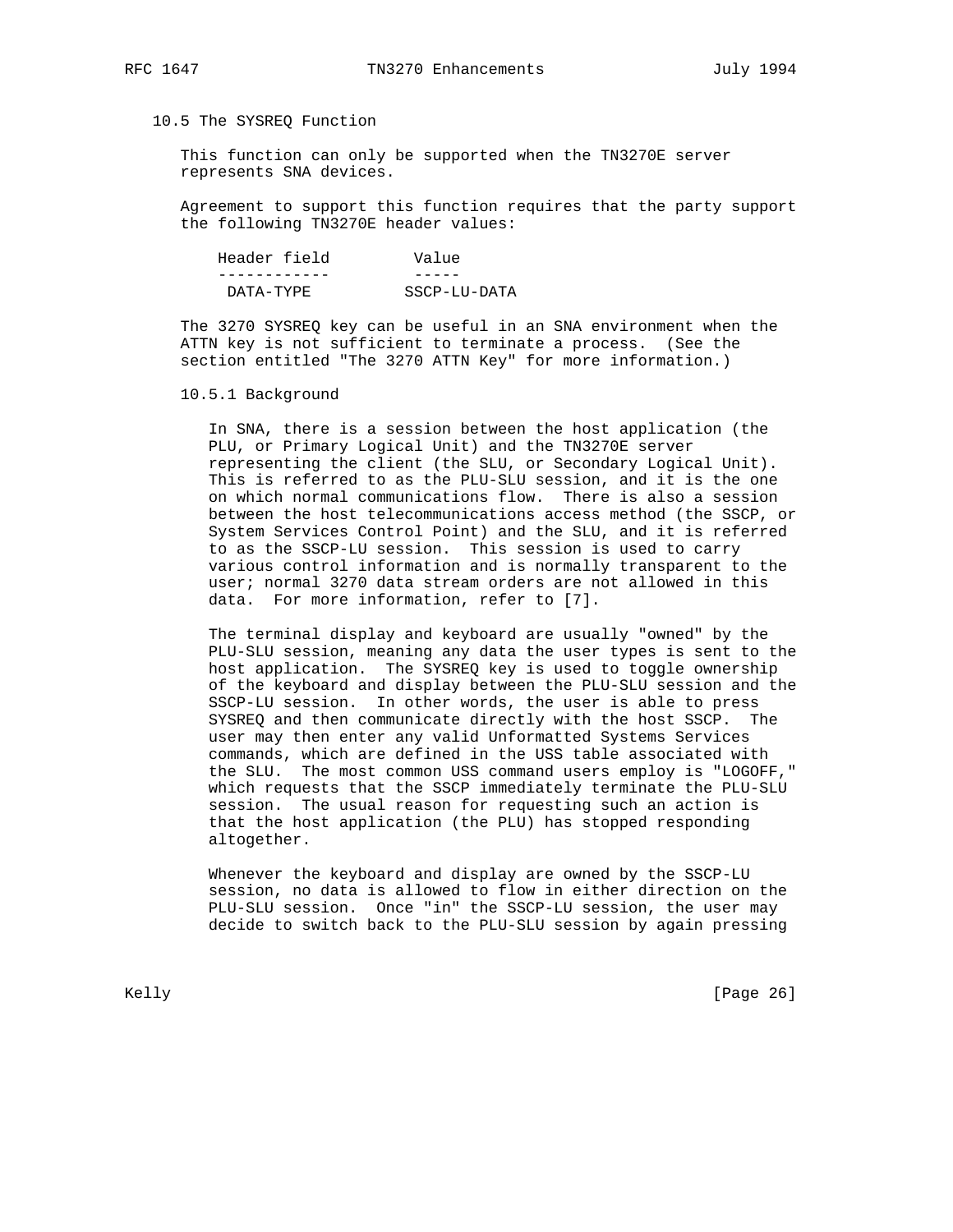the SYSREQ key.

### 10.5.2 TN3270E Implementation of SYSREQ

 The design of some TN3270E servers allows them to fully support the SYSREQ key because they are allowed to send USS commands on the SSCP-LU session. Other TN3270E servers operate in an environment which does not allow them to send USS commands to the SSCP; this makes full support of the SYSREQ key impossible. For such servers, TN3270E provides for emulation of a minimal subset of functions, namely, for the sequence of pressing SYSREQ and typing LOGOFF that many users employ to immediately terminate the PLU-SLU session.

 The Telnet Abort Output (AO) command is the mechanism used to implement SYSREQ key support in TN3270E because, in a real SNA session, once the user presses the SYSREQ key, the host application is prevented from sending any more output to the terminal (unless the user presses SYSREQ a second time), but the user's process continues to execute.

 In order to implement SYSREQ key support, TN3270E clients that have agreed to the SYSREQ function should provide a key (or combination of keys) that is identified as mapping to the 3270 SYSREQ key. When the user presses this key(s), the client should transmit a Telnet AO command to the server.

 Upon receipt of the AO command, a TN3270E server that has agreed to the SYSREQ function should enter what will be loosely termed "suspended mode" for the connection. If a server that has not agreed to the SYSREQ function receives an AO command, it should simply ignore it. Any attempt by the host application to send data to the client while the connection is "suspended" should be responded to by the server with a negative response, sense code 0x082D, indicating an "LU Busy" condition. The server should not transmit anything to the client on behalf of the host application. While the connection is "suspended," any data messages (except TN3270E responses) exchanged between the client and server should have the DATA- TYPE flag set to SSCP-LU-DATA.

 At this point, the behavior of the server depends upon whether or not it is allowed to send USS commands on the SSCP-LU session. Servers that have this ability should simply act as a vehicle for passing USS commands and responses between the client and the SSCP.

Kelly [Page 27]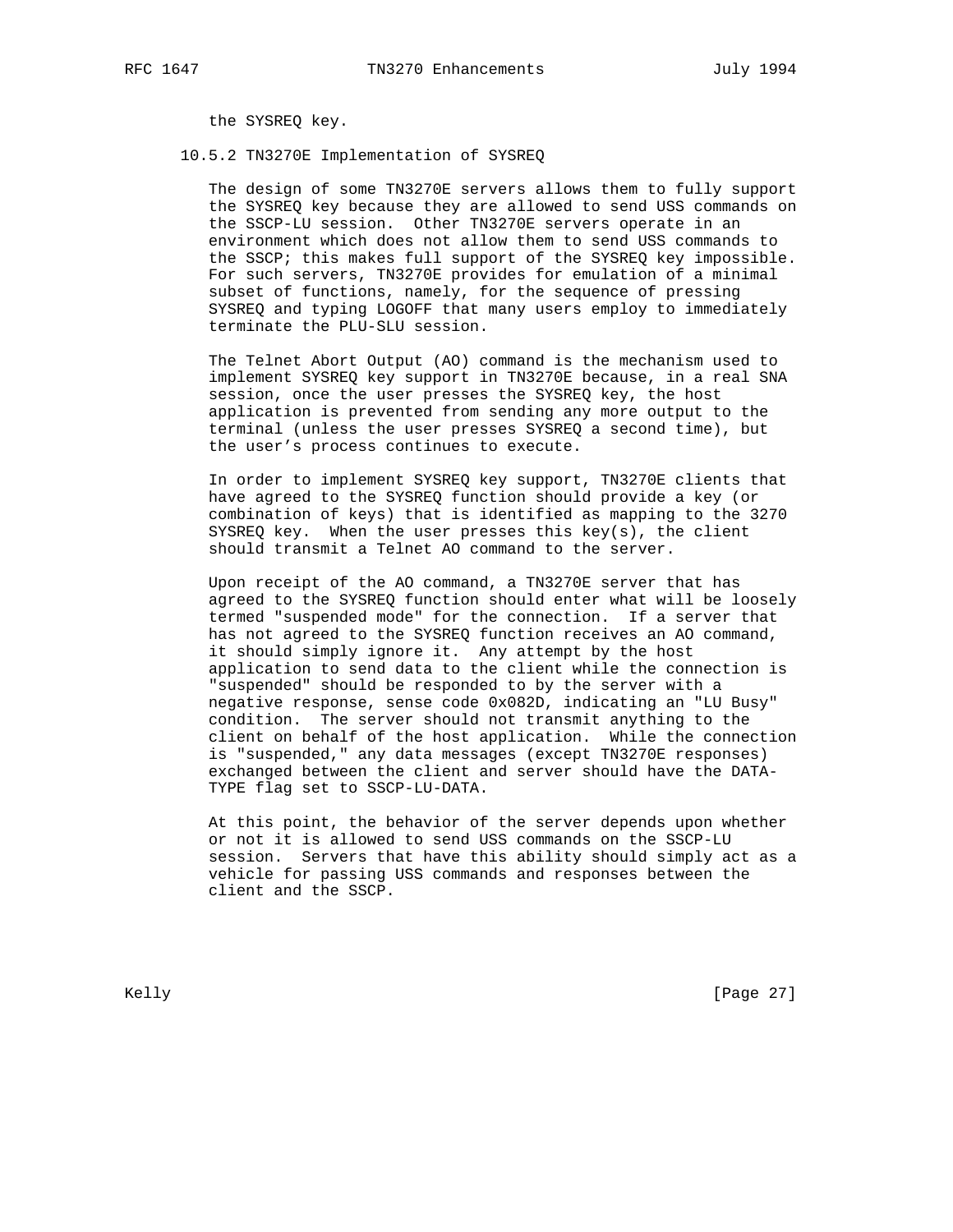Servers that are not allowed to send USS commands on the SSCP- LU session should behave as follows:

- if the user transmits the string LOGOFF (upper or lower case), the server should send an Unbind SNA RU to the host application. This will result in termination of the PLU-SLU session. If the BIND-IMAGE function was agreed upon, then the server should also send a data message to the client with the DATA-TYPE flag set to UNBIND and the data portion set to 0x01.
- if the user transmits anything other than LOGOFF, the server should respond with the string "COMMAND UNRECOGNIZED" to the client. The server should not send anything to the host application on behalf of the client.

 Regardless of which kind of server is present (i.e., whether or not it may send USS commands on the SSCP-LU session), while the connection is suspended, the user may press the "SYSREQ" key again. This will result in the transmission of another AO to the server. The server should then send to the host application an LUSTAT RU with a value of 0x082B indicating "presentation space integrity lost". The server will then "un-suspend" the Telnet connection to the client, meaning it will allow the host application to once again send data to the client.

### 11. The 3270 ATTN Key

 The 3270 ATTN key is interpreted by many host applications in an SNA environment as an indication that the user wishes to interrupt the execution of the current process. The Telnet Interrupt Process (IP) command was defined expressly for such a purpose, so it is used to implement support for the 3270 ATTN key. This requires two things:

- TN3270E clients should provide as part of their keyboard mapping a single key or a combination of keys that map to the 3270 ATTN key. When the user presses this key(s), the client should transmit a Telnet IP command to the server.
- TN3270E servers should translate the IP command received from a TN3270E client into the appropriate form and pass it along to the host application as an ATTN key. In other words, the server representing an SLU in an SNA session should send a SIGNAL RU to the host application.

Kelly [Page 28]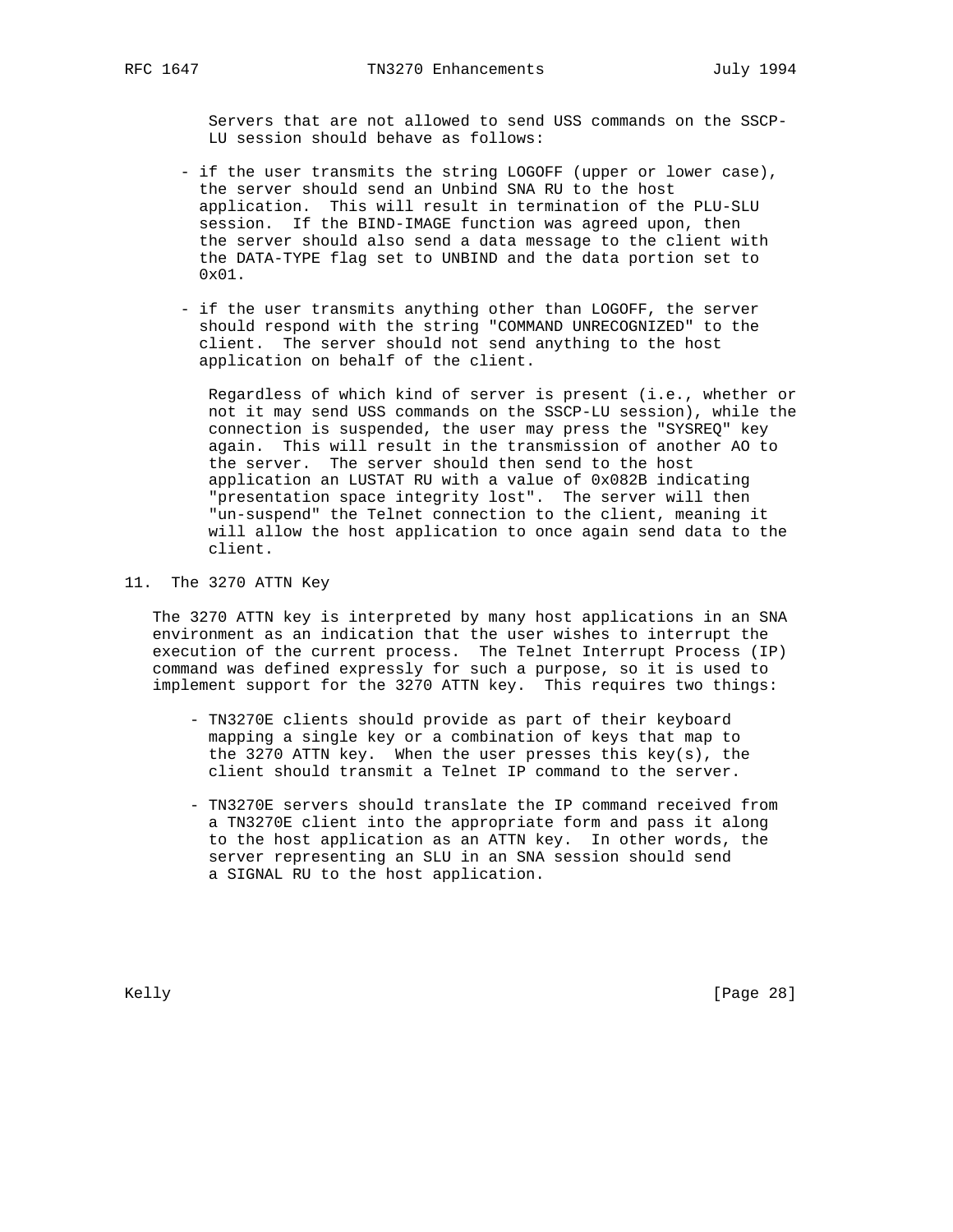The ATTN key is not supported in a non-SNA environment; therefore, a TN3270E server representing non-SNA 3270 devices should ignore any Telnet IP commands it receives from a client.

12. 3270 Structured Fields

 3270 structured fields provide a much wider range of features than "old-style" 3270 data, such as support for graphics, partitions and IPDS printer data streams. It would be unreasonable to expect all TN3270E clients to support all possible structured field functions, yet there must be a mechanism by which those clients that are capable of supporting some or all structured field functions can indicate their wishes.

 The design of 3270 structured fields provides a convenient means to convey the level of support (including no support) for the various structured field functions. This mechanism is the Read Partition Query command, which is sent from the host application to the device. The device responds with a Query Reply structured field(s) listing which, if any, structured field functions it supports.

 The Query Reply is also used to indicate some device capabilities which do not require the use of structured fields, such as extended color support and extended highlighting capability. Most host applications will use Read Partition Query to precisely determine a device's capabilities when there has been some indication that the device supports the "extended data stream".

 Therefore, all TN3270E clients that negotiate a terminal device-type that contains a "-E" suffix, the DYNAMIC terminal type, or a printer device-type, must be able to respond to a Read Partition Query command. Note that these clients must support both the Read Partition Query (Type 02), and all forms of the Read Partition Query List (Type 03).

- 13. Implementation Guidelines
	- 13.1 3270 Data Stream Notes

 Implementors of TN3270E clients should note that the command codes for the various 3270 Read and Write commands have different values depending on how the server is connected to the host (local versus remote, SNA versus non-SNA). Clients should be coded to check for the various possible values if they wish to be compatible with the widest range of servers. See [7] for further details.

Kelly [Page 29]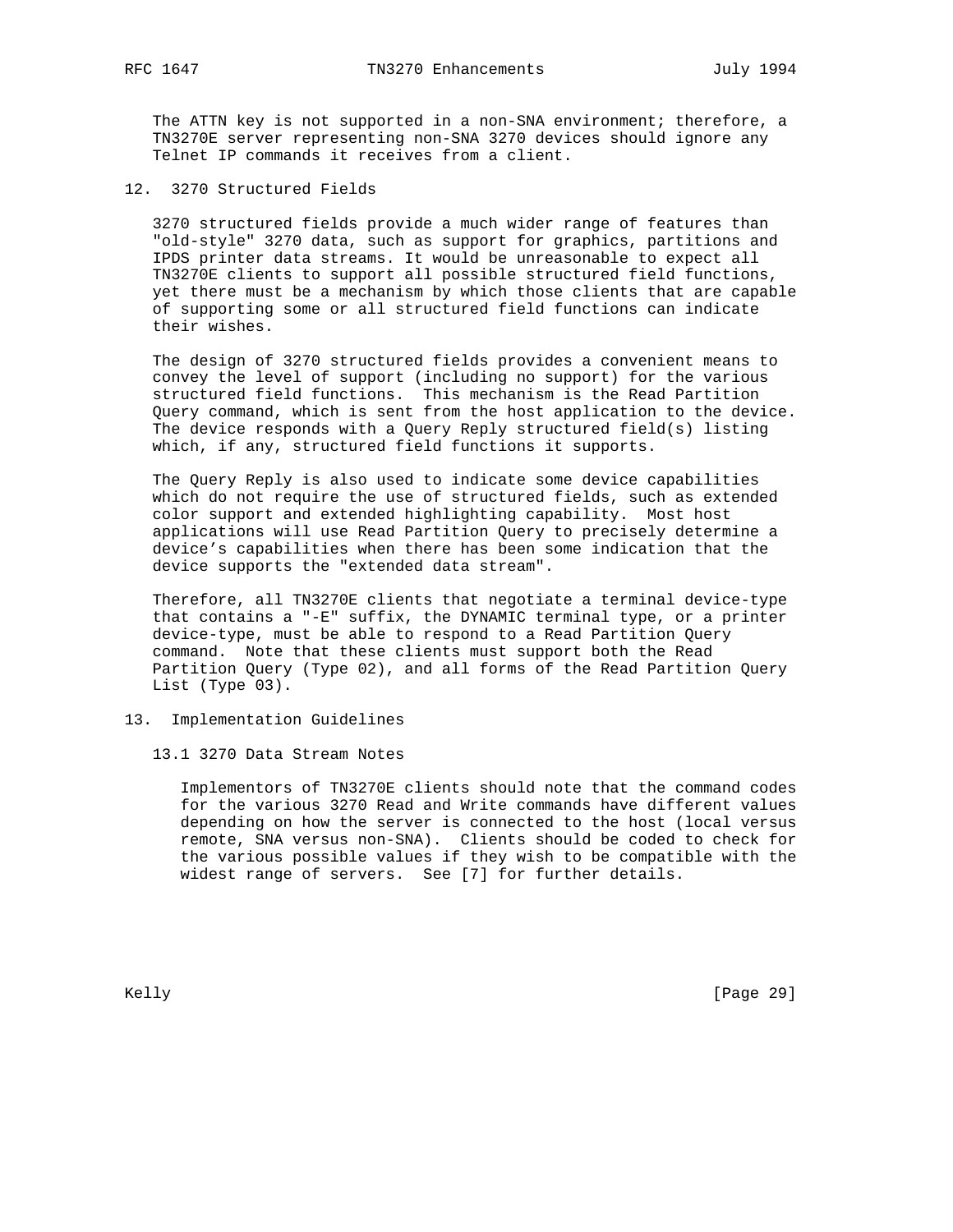# 13.2 Negotiation of the TN3270E Telnet Option

 Since TN3270E is a Telnet Option governed by [8], both client and server are free to attempt to initiate negotiation of TN3270E by sending a DO TN3270E command. However, just as is usually the case with the Telnet DO TERMINAL-TYPE, it is anticipated that the server will normally be the one sending the DO TN3270E, and the client will be responding with a WILL or a WON'T TN3270E.

### 13.3 A "Keep-alive" Mechanism

 In many environments, it is very helpful to have in place a mechanism that allows timely notification of the loss of a 3270 session. TN3270E does not require that any form of keep-alive mechanism be employed by either clients or servers, but implementors wishing to support such a mechanism should consider the following guidelines.

 There are at least two possible means of providing a keep-alive mechanism in TN3270E: the Telnet IAC NOP command [8], and the Telnet DO TIMING-MARK option [9]. Both methods have their advantages and disadvantages. It is recommended that TN3270E clients and servers that support keep-alives should accept both NOPs and TIMING-MARKs, and that both sides should always respond to TIMING-MARKs.

 Note that both clients and servers could be configured to "actively" implement keep-alives. That is, both sides could send a TIMING-MARK or a NOP in order to determine whether or not the partner is still alive. Alternatively, network administrators may wish to configure only one side to send TIMING-MARKs or NOPs; in this case, the other side would be a "passive" participant which simply responds to the keep-alives it receives.

 Implementors who want their code to be capable of being an "active" keep-alive participant should make their client or server configurable so that administrators can set which, if any, keep alive mechanism should be employed, and how often the NOP or TIMING-MARK should be sent on each session.

 Upon failure of a session on which keep-alives are used, both parties should make the proper notifications. A client should give the user some indication of the failure, such as an error code in the Operator Information Area of the screen. A server should notify the host application that the session has been terminated, for example by sending an UNBIND with type CLEANUP in an SNA environment.

Kelly [Page 30]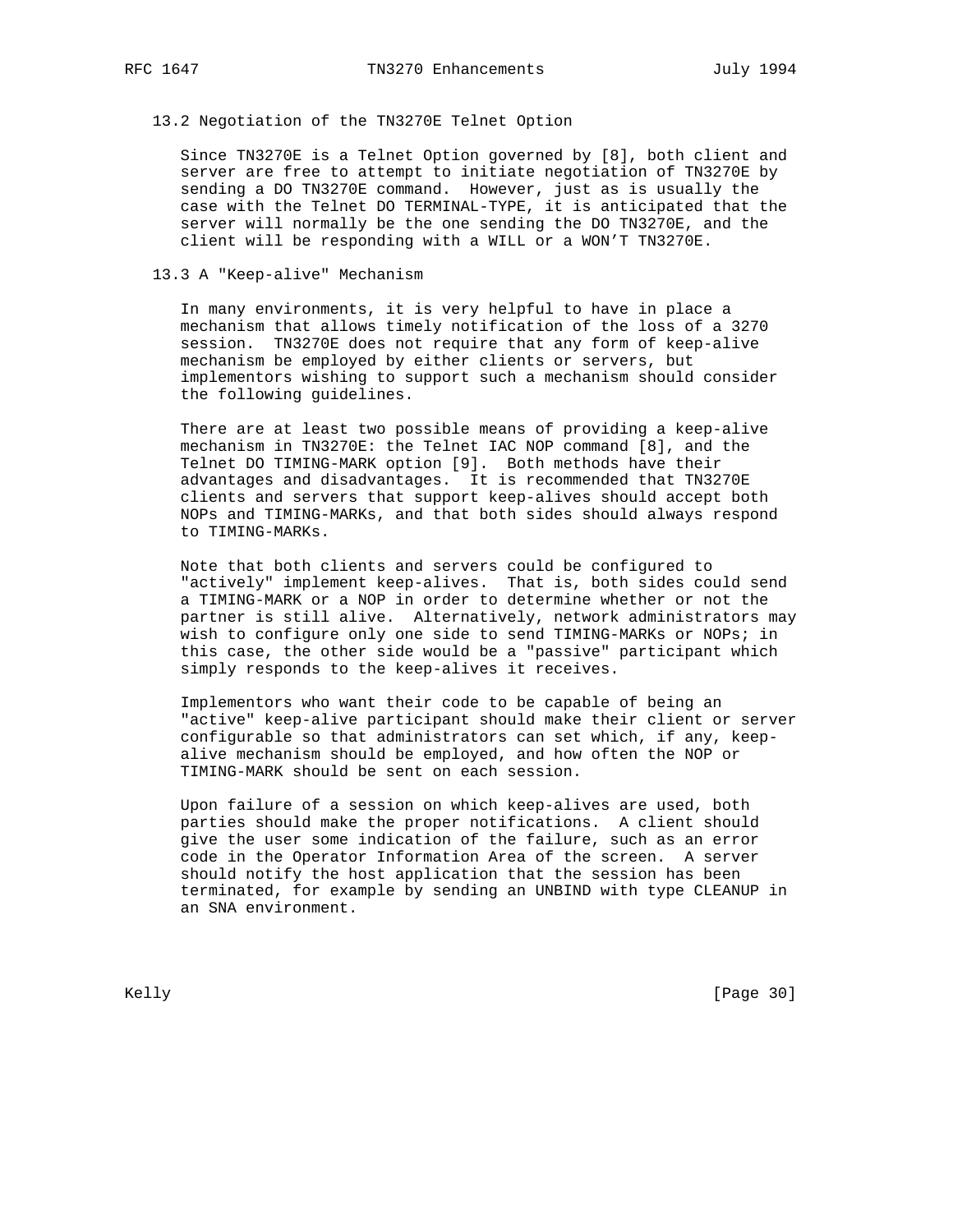### 13.4 Examples

 The following example shows a TN3270E-capable server and a traditional tn3270 client establishing a connection:

 Server: IAC DO TN3270E Client: IAC WON'T TN3270E Server: IAC DO TERMINAL-TYPE Client: IAC WILL TERMINAL-TYPE Server: IAC SB TERMINAL-TYPE SEND IAC SE Client: IAC SB TERMINAL-TYPE IS IBM-3278-2 IAC SE Server: IAC DO EOR IAC WILL EOR Client: IAC WILL EOR IAC DO EOR Server: IAC DO BINARY IAC WILL BINARY Client: IAC WILL BINARY IAC DO BINARY (3270 data stream is exchanged)

 The following example shows a TN3270E-capable server and a TN3270E-capable client establishing a generic pool (non-specific) terminal session:

 Server: IAC DO TN3270E Client: IAC WILL TN3270E Server: IAC SB TN3270E SEND DEVICE-TYPE IAC SE Client: IAC SB TN3270E DEVICE-TYPE REQUEST IBM-3278-2 IAC SE Server: IAC SB TN3270E DEVICE-TYPE IS IBM-3278-2 CONNECT anyterm IAC SE Client: IAC SB TN3270E FUNCTIONS REQUEST RESPONSES IAC SE Server: IAC SB TN3270E FUNCTIONS IS RESPONSES IAC SE (3270 data stream is exchanged)

 The following example shows a TN3270E-capable server and a TN3270E-capable client establishing a terminal session where the client requests a specific device-name:

 Server: IAC DO TN3270E Client: IAC WILL TN3270E Server: IAC SB TN3270E SEND DEVICE-TYPE IAC SE Client: IAC SB TN3270E DEVICE-TYPE REQUEST IBM-3278-5-E CONNECT myterm IAC SE Server: IAC SB TN3270E DEVICE-TYPE IS IBM-3278-5-E CONNECT myterm IAC SE Client: IAC SB TN3270E FUNCTIONS REQUEST RESPONSES BIND-IMAGE IAC SE Server: IAC SB TN3270E FUNCTIONS IS RESPONSES BIND-IMAGE IAC SE (3270 data stream is exchanged)

Kelly [Page 31]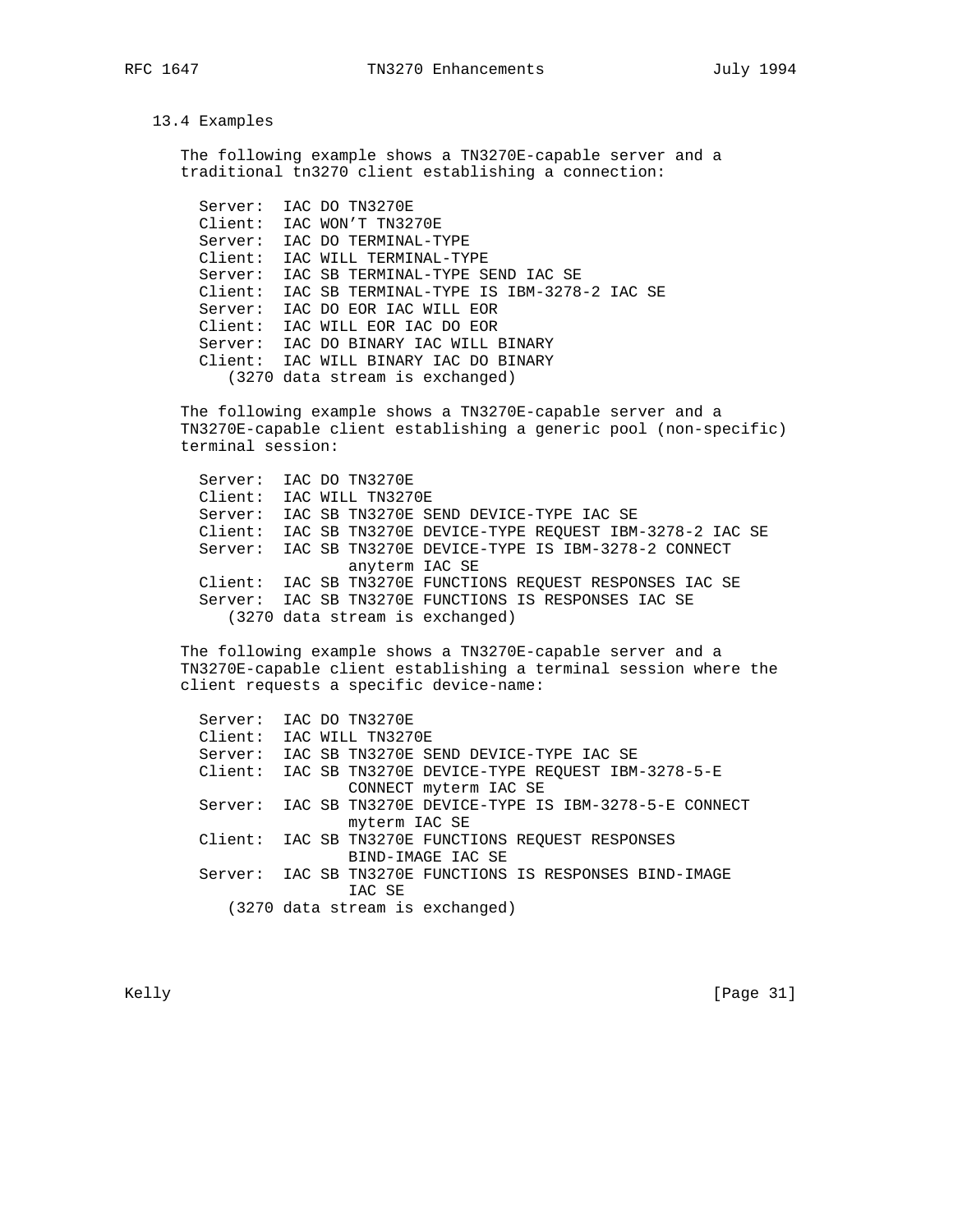The following example shows a TN3270E-capable server and a TN3270E-capable client attempting to establish a terminal session; multiple attempts are necessary because the device-name initially requested by the client is already in use:

 Server: IAC DO TN3270E Client: IAC WILL TN3270E Server: IAC SB TN3270E SEND DEVICE-TYPE IAC SE Client: IAC SB TN3270E DEVICE-TYPE REQUEST IBM-3278-5 CONNECT myterm IAC SE Server: IAC SB TN3270E DEVICE-TYPE REJECT REASON DEVICE-IN-USE IAC SE Client: IAC SB TN3270E DEVICE-TYPE REQUEST IBM-3278-2 CONNECT herterm IAC SE Server: IAC SB TN3270E DEVICE-TYPE IS IBM-3278-2 CONNECT herterm IAC SE Client: IAC SB TN3270E FUNCTIONS REQUEST RESPONSES IAC SE Server: IAC SB TN3270E FUNCTIONS IS RESPONSES IAC SE (3270 data stream is exchanged)

 The following example shows a TN3270E-capable server and a TN3270E-capable client establishing a printer session where the client requests a specific device-name, and where some amount of 3270 function negotiation is required before an agreement is reached:

 Server: IAC DO TN3270E Client: IAC WILL TN3270E Server: IAC SB TN3270E SEND DEVICE-TYPE IAC SE Client: IAC SB TN3270E DEVICE-TYPE REQUEST IBM-3287-1 CONNECT myprt IAC SE Server: IAC SB TN3270E DEVICE-TYPE IS IBM-3287-1 CONNECT myprt IAC SE Client: IAC SB TN3270E FUNCTIONS REQUEST DATA-STREAM-CTL IAC Server: IAC SB TN3270E FUNCTIONS REQUEST DATA-STREAM-CTL RESPONSES IAC SE Client: IAC SB TN3270E FUNCTIONS REQUEST DATA-STREAM-CTL IAC Server: IAC SB TN3270E FUNCTIONS IS DATA-STREAM-CTL IAC SE (3270 data stream is exchanged)

 The following example shows a TN3270E-capable server and a TN3270E-capable client establishing first a generic terminal session, then a printer session where the "partner" printer for the assigned terminal is requested:

 Server: IAC DO TN3270E Client: IAC WILL TN3270E Server: IAC SB TN3270E SEND DEVICE-TYPE IAC SE

Kelly [Page 32]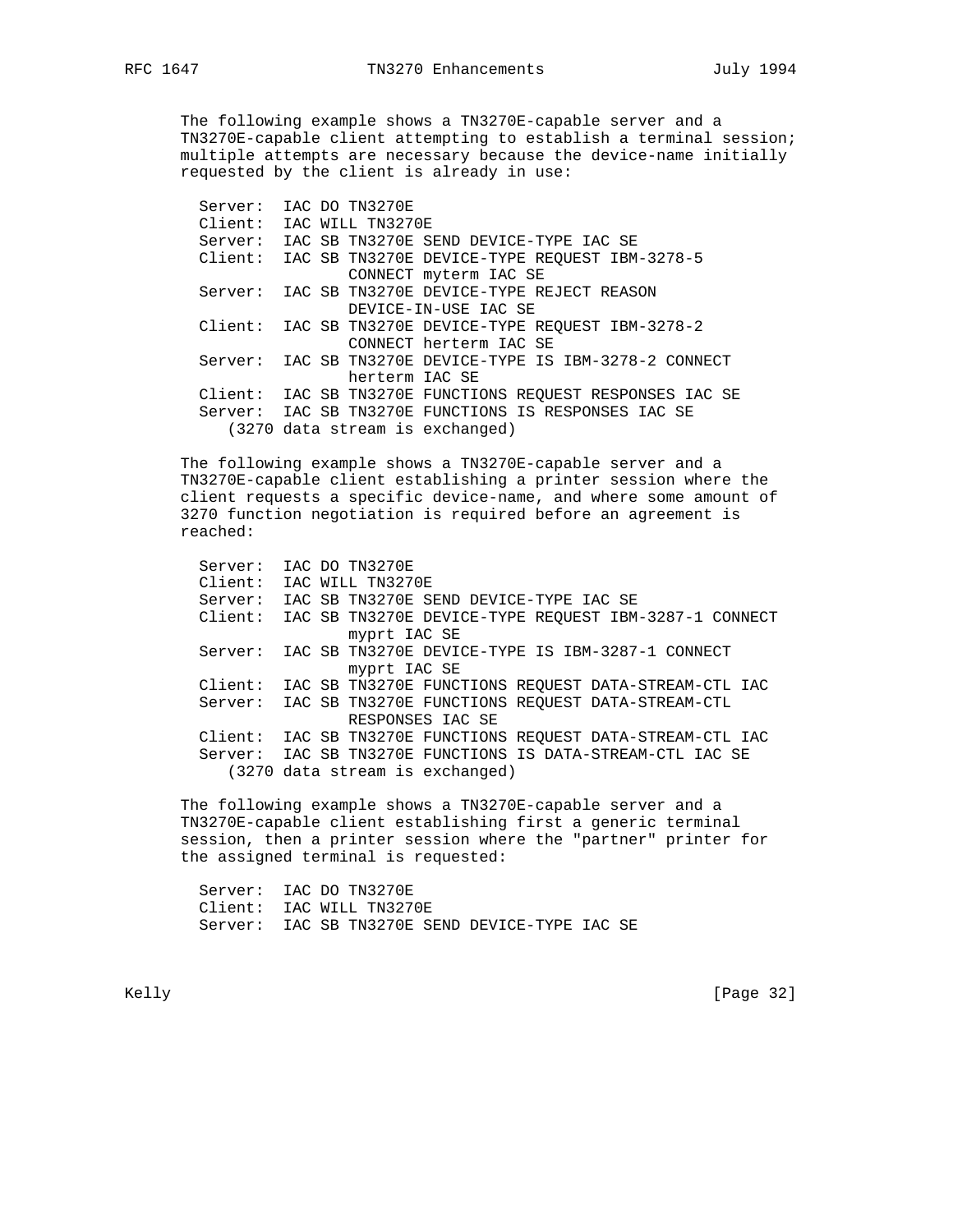Client: IAC SB TN3270E DEVICE-TYPE REQUEST IBM-3278-2 IAC SE Server: IAC SB TN3270E DEVICE-TYPE IS IBM-3278-2 CONNECT termXYZ IAC SE Client: IAC SB TN3270E FUNCTIONS REQUEST RESPONSES IAC SE Server: IAC SB TN3270E FUNCTIONS IS RESPONSES IAC SE (3270 data stream is exchanged) . . . . (user decides to request a printer session, so client again connects to Telnet port on server) Server: IAC DO TN3270E Client: IAC WILL TN3270E Server: IAC SB TN3270E SEND DEVICE-TYPE IAC SE Client: IAC SB TN3270E DEVICE-TYPE REQUEST IBM-3287-1 ASSOCIATE termXYZ IAC SE Server: IAC SB TN3270E DEVICE-TYPE IS IBM-3287-1 CONNECT termXYZ's-prt IAC SE Client: IAC SB TN3270E FUNCTIONS REQUEST SCS-CTL-CODES RESPONSES IAC SE Server: IAC SB TN3270E FUNCTIONS IS SCS-CTL-CODES RESPONSES IAC SE (3270 data stream is exchanged)

14. Security Considerations

 Security issues are not addressed in this document. It is anticipated that once authentication mechanisms have become well established, use of them can be made by TN3270E. One of the important uses of authentication would be to answer the question of whether or not a given user should be allowed to "use" a specific terminal or printer device-name.

- 15. References
	- [1] Rekhter, J., "Telnet 3270 Regime Option", RFC 1041, IBM Corporation, January 1988.
	- [2] VanBokkelen, J., "Telnet Terminal-Type Option", RFC 1091, FTP Software, Inc., February 1989.
	- [3] Postel, J., and J. Reynolds, "Telnet Binary Transmission", STD 27, RFC 856, USC/Information Sciences Institute, May 1983.
	- [4] Postel, J., "Telnet End of Record Option", RFC 885, USC/ Information Sciences Institute, December 1983.
	- [5] "3270 Information Display System Data Stream Programmer's Reference", publication number GA24-0059, IBM Corporation.

Kelly [Page 33]